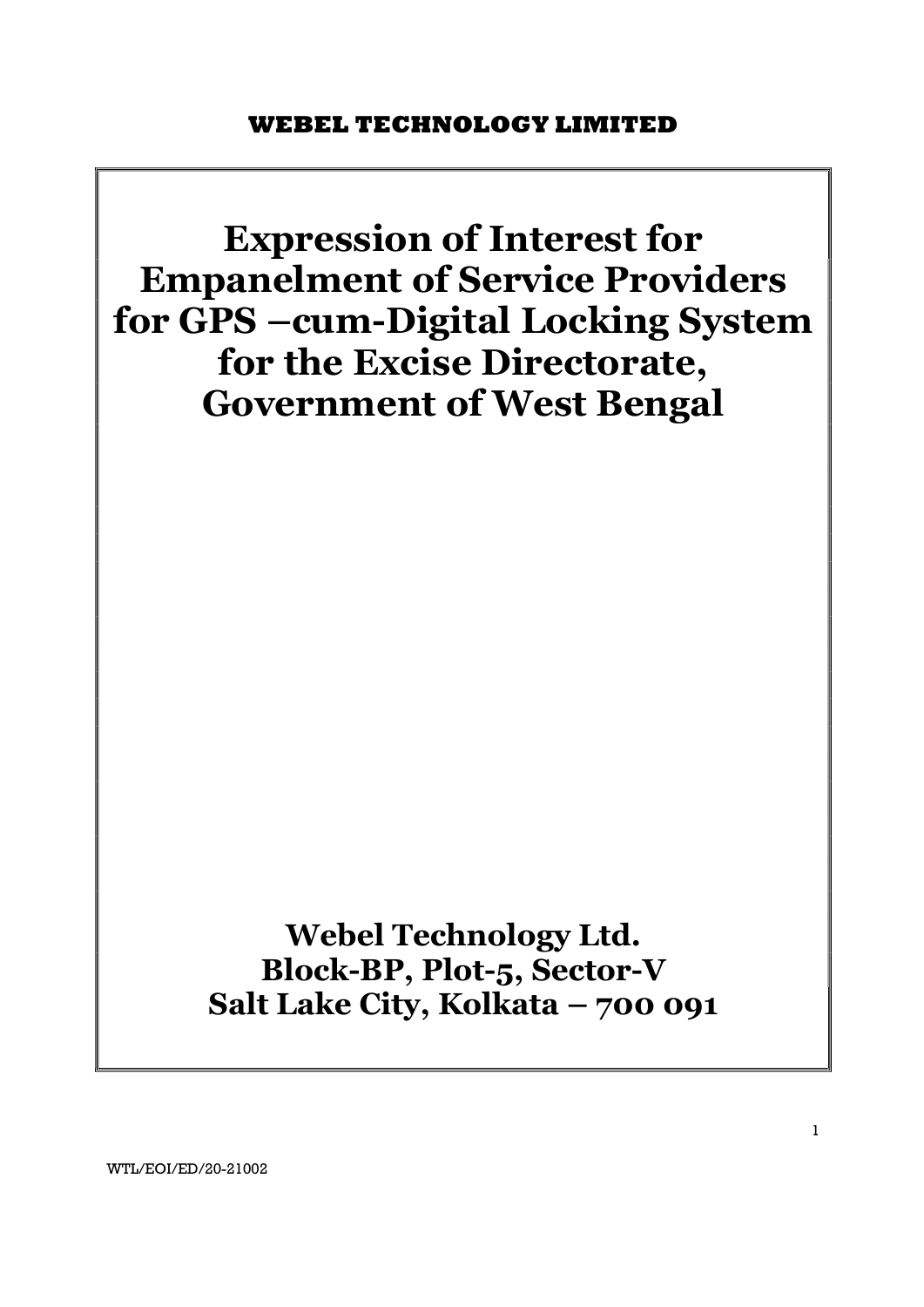## NOTICE INVITING EXPRESSION OF INTEREST

Online Expression of Interest documents are invited for Empanelment of Service Providers for GPScum-Digital Locking system for the Excise Directorate, GoWB from reputed Implementation partners having sufficient experience in GPS-cum-Digital Locking system.

| ı.  | EOINo, & Date                                      | WTL/EOI/ED/20-21/002 dated 05.02.2021                                                                                                                                                                                                                                                                                                                                                                                                                                                                                                                                                                                                                                                                                              |  |  |  |
|-----|----------------------------------------------------|------------------------------------------------------------------------------------------------------------------------------------------------------------------------------------------------------------------------------------------------------------------------------------------------------------------------------------------------------------------------------------------------------------------------------------------------------------------------------------------------------------------------------------------------------------------------------------------------------------------------------------------------------------------------------------------------------------------------------------|--|--|--|
| 2.  | E O I Version No.                                  | 1.0                                                                                                                                                                                                                                                                                                                                                                                                                                                                                                                                                                                                                                                                                                                                |  |  |  |
| 3.  | Brief description of Job                           | Empanelment of Service Providers for GPS-cum-Digital<br>Locking system for the Excise Directorate, GoWB.                                                                                                                                                                                                                                                                                                                                                                                                                                                                                                                                                                                                                           |  |  |  |
| 4.  | <b>EOIFee</b>                                      | Rs.5000.00 (Rupees Five thousand only). The amount to be<br>transferred electronically as per the details given in Clause -<br>3, Section - D.                                                                                                                                                                                                                                                                                                                                                                                                                                                                                                                                                                                     |  |  |  |
| 6.  | Date of Downloading                                | 05.02.2021                                                                                                                                                                                                                                                                                                                                                                                                                                                                                                                                                                                                                                                                                                                         |  |  |  |
| 7.  | Pre-Bid Meeting date & time                        | 11.02.2021 at 12.00 Hrs. (On-Line Meeting)<br>Pre-Bid meeting will be organizing online platform only.<br>$\bullet$<br>Only queries as per format (Section - K) reaching WTL<br>by 00.02.2021 at 12.00 Hrs. will be taken for decision.<br>Interest bidders are requested to send mail to<br>purchase@wtl.co.in for participation of online pre-bid<br>meeting. Based on request WTL will share meeting id /<br>links for meeting. If there is any change in date and time<br>then will inform.<br>Only queries as per format (Section - K) reaching WTL by<br>$\bullet$<br>10.02.2021 at 15.00 Hrs. will be taken for decision.<br>Oueries will be<br>sent<br>to Manager<br>(Purchase)<br>$\bullet$<br>(purchase@wtl.co.in).<br>٠ |  |  |  |
| 8.  | Bid Submission Start date & time                   | 13.01.2021 at 10.00 Hrs.                                                                                                                                                                                                                                                                                                                                                                                                                                                                                                                                                                                                                                                                                                           |  |  |  |
| 9.  | Last date & time of EMD & Tender<br>Fee submission | 19.02.2021 at 13.00 Hrs.                                                                                                                                                                                                                                                                                                                                                                                                                                                                                                                                                                                                                                                                                                           |  |  |  |
| 10. | Last date & time of Bid Submission                 | 19.02.2021 at 14.00 Hrs.                                                                                                                                                                                                                                                                                                                                                                                                                                                                                                                                                                                                                                                                                                           |  |  |  |
| 11. | Date & time of Technical Bid<br>Opening            | 22.01.2021 at 12.00 Hrs.                                                                                                                                                                                                                                                                                                                                                                                                                                                                                                                                                                                                                                                                                                           |  |  |  |
| 12. | <b>WTL Office Address</b>                          | WEBEL TECHNOLOGY LIMITED<br>(A Govt. of West Bengal Undertaking)<br>Plot - 5, Block - BP, Sector - V, Salt Lake City,<br>Kolkata - 700091.                                                                                                                                                                                                                                                                                                                                                                                                                                                                                                                                                                                         |  |  |  |
| 13. | <b>WTL Contact Person</b>                          | 033-23673403-06                                                                                                                                                                                                                                                                                                                                                                                                                                                                                                                                                                                                                                                                                                                    |  |  |  |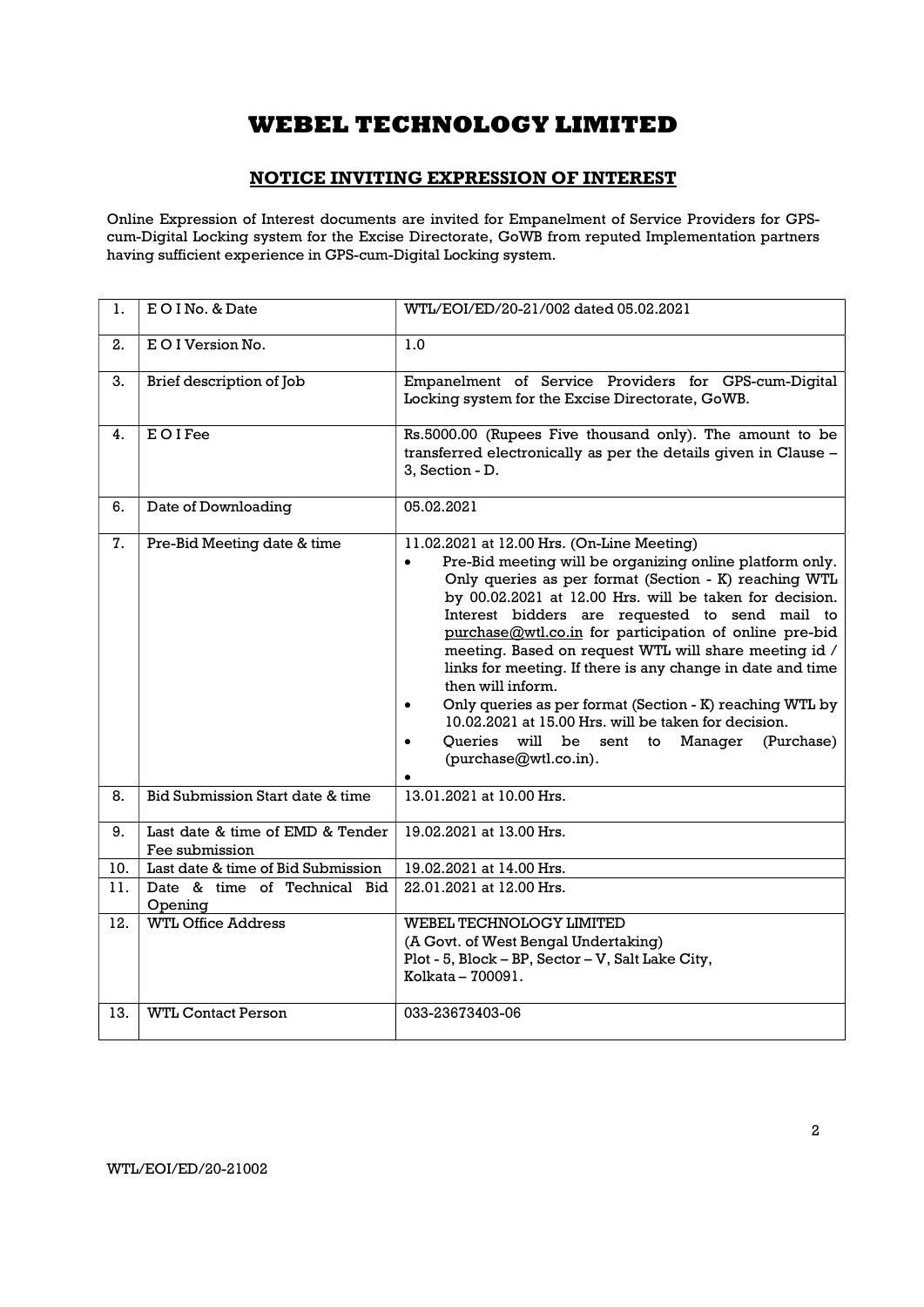## CONTENTS OF THE TENDER DOCUMENT

The Expression of Interest document comprises of the following:

- SECTION A INTRODUCTION & OBJECTIVE OF THE PROJECT
- SECTION B SCOPE OF WORK
- SECTION C ELIGIBILITY CRITERIA
- SECTION D<br>DATE AND TIME SCHEDULE
- SECTION E INSTRUCTION TO BIDDER
- SECTION F EVALUATION PROCEDURE
- SECTION G GUIDANCE FOR E O I
- SECTION H TECHNICAL CAPABILITY OF BIDDER
- SECTION I FINANCIAL CAPABILITY OF BIDDER
- SECTION J BIDDER'S DETAILS
- SECTION K PRE-BID MEETING QUERY
- SECTION L $\hfill\blacksquare$
- SECTION M E O I DECLARATION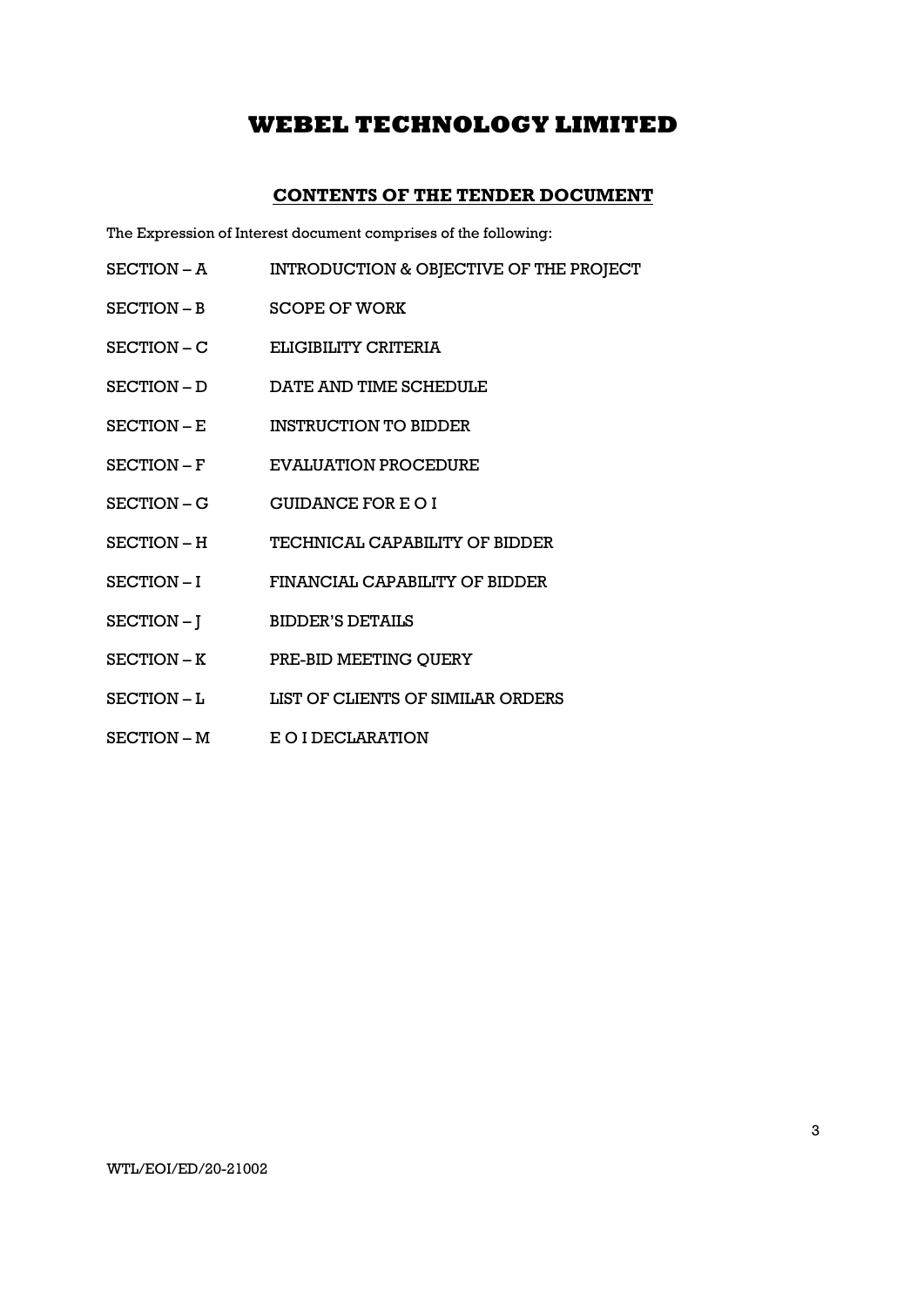## SECTION – A

## INTRODUCTION & OBJECTIVE OF THE PROJECT

As per new Excise Policy of the Government of West Bengal, all the movement of container vehicles carrying strong spirit and potable liquor (finished packaged liquor) and using the landmass of West Bengal for this purpose shall happen only through vehicles fitted with GPS cum E-Lock system.

The Excise Directorate has mandated all registered transporters of the aforementioned goods to exclusively use container vehicles for this purpose.

Bidders are advised to study this EoI document / eNIT carefully before submitting their proposals in response to this Notice. Submission of a proposal in response to this notice shall be deemed to have been done after careful study and examination of this document with full understanding of its terms, conditions and implications. Failure to furnish all information required as mentioned in the EoI documents or submission of a proposal not substantially responsive to the EoI documents in every respect will be at the Bidder's risk and may result in rejection of the proposal.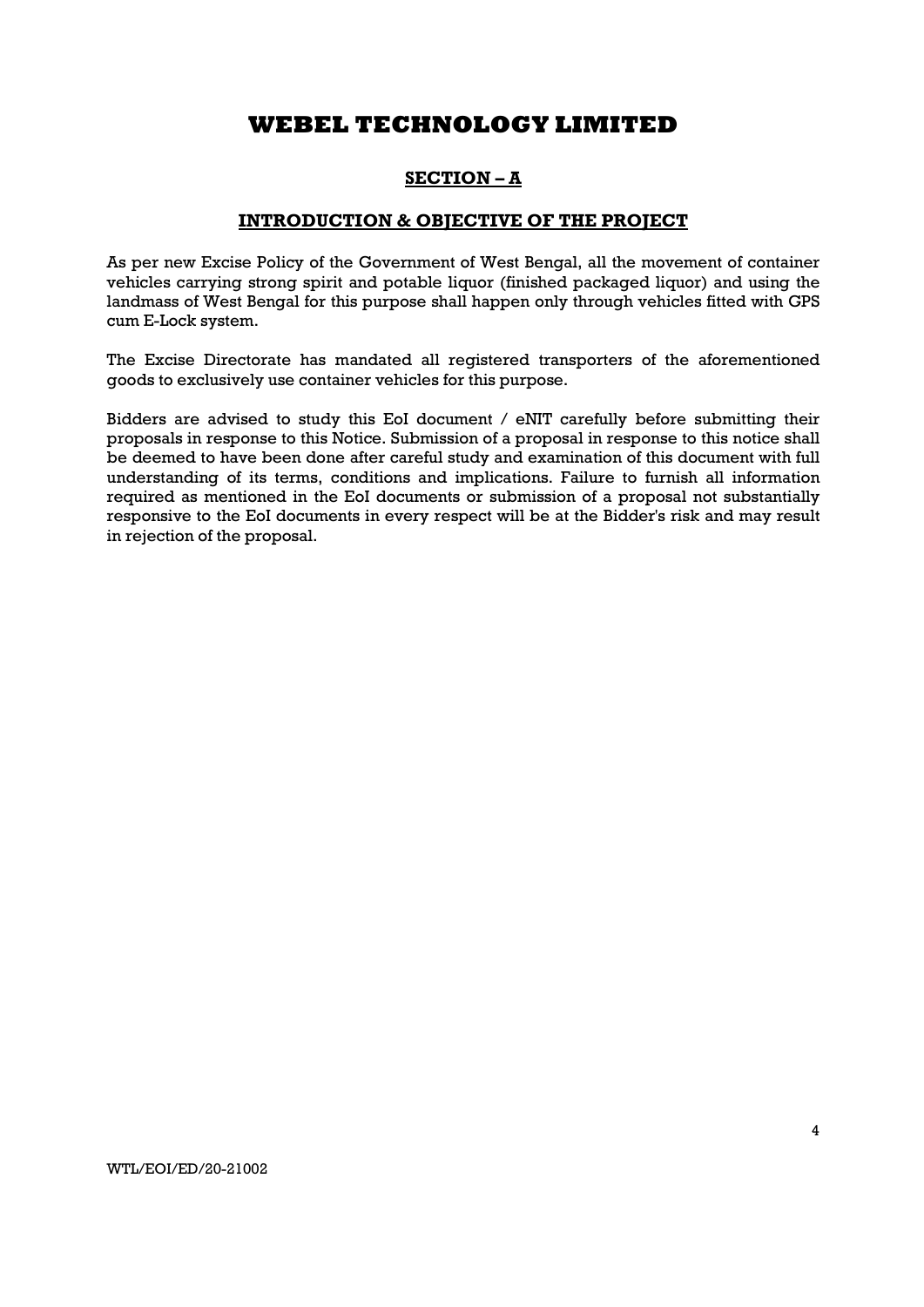## SECTION – B

## SCOPE OF WORK

Service Providers are being selected as the supplier of GPS cum E-Locks to be installed in container vehicles across the state of West Bengal at various locations as mentioned in this EoI. The Vendor is required to setup a complete system of tracking the vehicles registered with the Excise Directorate as and when they are being used to carry strong spirit and potable finished packaged liquor.

The payment for the GPS cum E-Locks shall be made to the vendor by the transporters getting the GPS cum E-Locks installed on their vehicles on the unit rates quoted to in the financial bid.

The backend system for tracking shall be provided by the vendor along with the hardware required to run the system smoothly. There shall be handshaking features with the backend system provided by the vendor and eAbgari, the official module of Excise Directorate, Government of West Bengal, run by NIC.

The system shall provide features like lock breach alert, tampering attempt alert, geofencing/route deviation alerts, halt/stoppage alert etc. The messages related to alerts should be configurable to be sent either as sms or email or both and can viewed from the control rooms set up for tracking purpose, both at regional and central level.

Implementation model of GPS cum E-Lock

- 1. For container vehicles used for transporting strong spirit, finished packaged liquor within the state of West Bengal.
- 2. For container vehicles used for transporting strong spirit, finished packaged liquor from West Bengal to another state / UT in India.
- 3. For container vehicles used for transporting strong spirit, finished packaged liquor from another state / UT in India to West Bengal.
- 4. For container vehicles used for transporting strong spirit, finished packaged liquor from any other state / UT in India to any other state / UT in India using the landmass of West Bengal.
- 5. Movement of container vehicles carrying finished bottled liquor from bottling plants/ manufactories/ breweries to WBSBCL Depot
- 6. Movement of container vehicles carrying strong spirit from distilleries to CSBPs/ FL manufactories.
- 7. If a truck is entering West Bengal from outside and is already fitted with a GPS, the system shall be able to track the movement based on GPS ID of the device fitted on the truck.

## GPS cum E-Lock and GPS device

- 1. All the distilleries, breweries, bottling plants are required to fit the tankers and vehicles carrying finished packaged liquors/ strong spirit (Liquor Bottles, tankers having strong spirit) with the GPS cum E-Lock system at the transporter's cost. The bidder, however, has to get the GPS cum E-Locks fitted and integrated into the system.
- 2. The vehicles carrying liquor bottles have to be container shaped with provisions for loading/unloading with provision to fit GPS cum E-Locks.
- 3. Any form of tampering or forceful breaking of locks should be automatically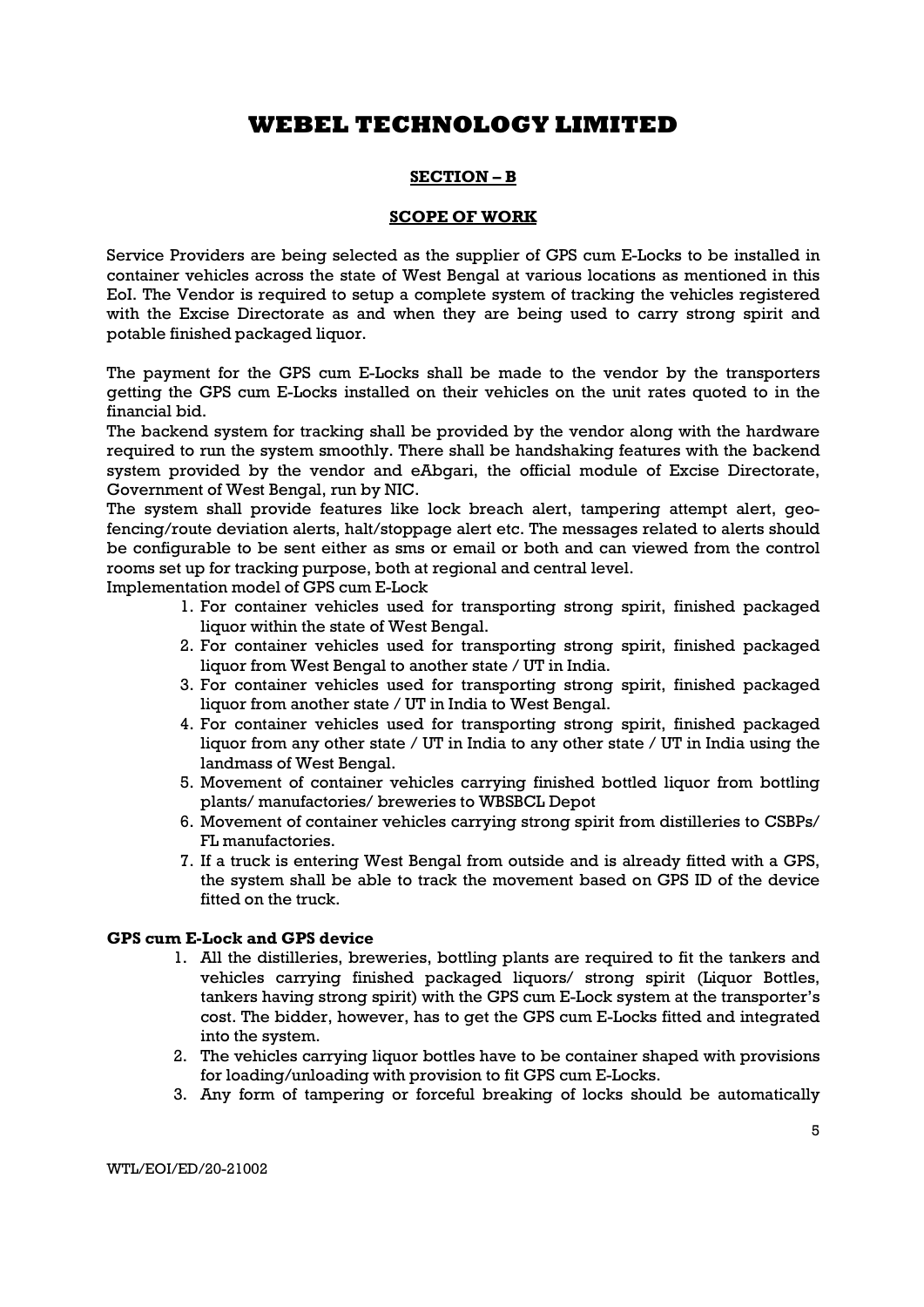notified to the server.

- 4. The GPS cum E-Lock should be mounted at all inlet and outlet point of tankers.
- 5. All equipment and accessories should be industry class and rugged.
- 6. The GPS cum E-Lock shall have in-built battery support with minimum operation time of 15 days.
- 7. Emergency Unlocking feature should be available with proper clearance from Excise Directorate, Government of West Bengal, for which operating procedure has to be predefined and agreed upon with Excise Directorate, Government of West Bengal and the same needs to be defined in the system.
- 8. GPS cum E-Lock should send at least the following parameters to the server at all times except for vehicles which are not assigned any journey:
	- I. Lid Open
	- II. Lid Closed
	- III. Lock Open
	- IV. Lock Close
	- V. Any tampering attempt to GPS cum E-Lock
	- VI. Remote diagnosis of GPS cum E-Lock
	- VII. Any other as proposed by the Bidder
- 9. The GPS receiver & other accessories to be supplied and installed as per the offered technical solution shall be tropical zed and shall conform to all CCITT Wireless Standards and relevant Indian/International standards for vibration & shock/Noise, Dust etc.
- 10. The GPS Receiver within the GPS cum E-Lock shall have the facility to reset system both locally and remotely by SMS Command.
- 11. GPS Receiver unit within the GPS cum E-Lock system shall have capability to record data during GPRS signal-blind-zone & transfer data as soon as it enters the GRPS signal zone.
- 12. GPS Receiver shall have location accuracy of  $\leq$  5 meters for container vehicles/trucks.
- 13. The GPS Module shall be integrated into the System to capture the current location of the vehicle and Speed and the same will be communicated to Server using GPRS link.
- 14. For any vehicle required to have the system and not pre-installed with it shall be fitted with the device while entering West Bengal on a rental basis. The device shall be un-mounted when the truck exits the West Bengal borders.
- 15. Rules shall be defined by the Directorate regarding time limits between entry and exit.

The bidders have to make a Proof of Concept demonstration for the Directorate to understand the effectiveness of the GPS cum E-Locking system. All the cost for bringing in equipment and logistics required for the demonstration shall be the borne by the bidder.

## DIGITAL MAPS & MAPPING:

## MAPS to have the following features

1. Play back and live movement management of object on map for real time object tracking experience for Excise Directorate, Government of West Bengal. Authorized or specified web users who receive the location information from the Tankers/ Lorries spread across the state will be connected with VMS (Vehicle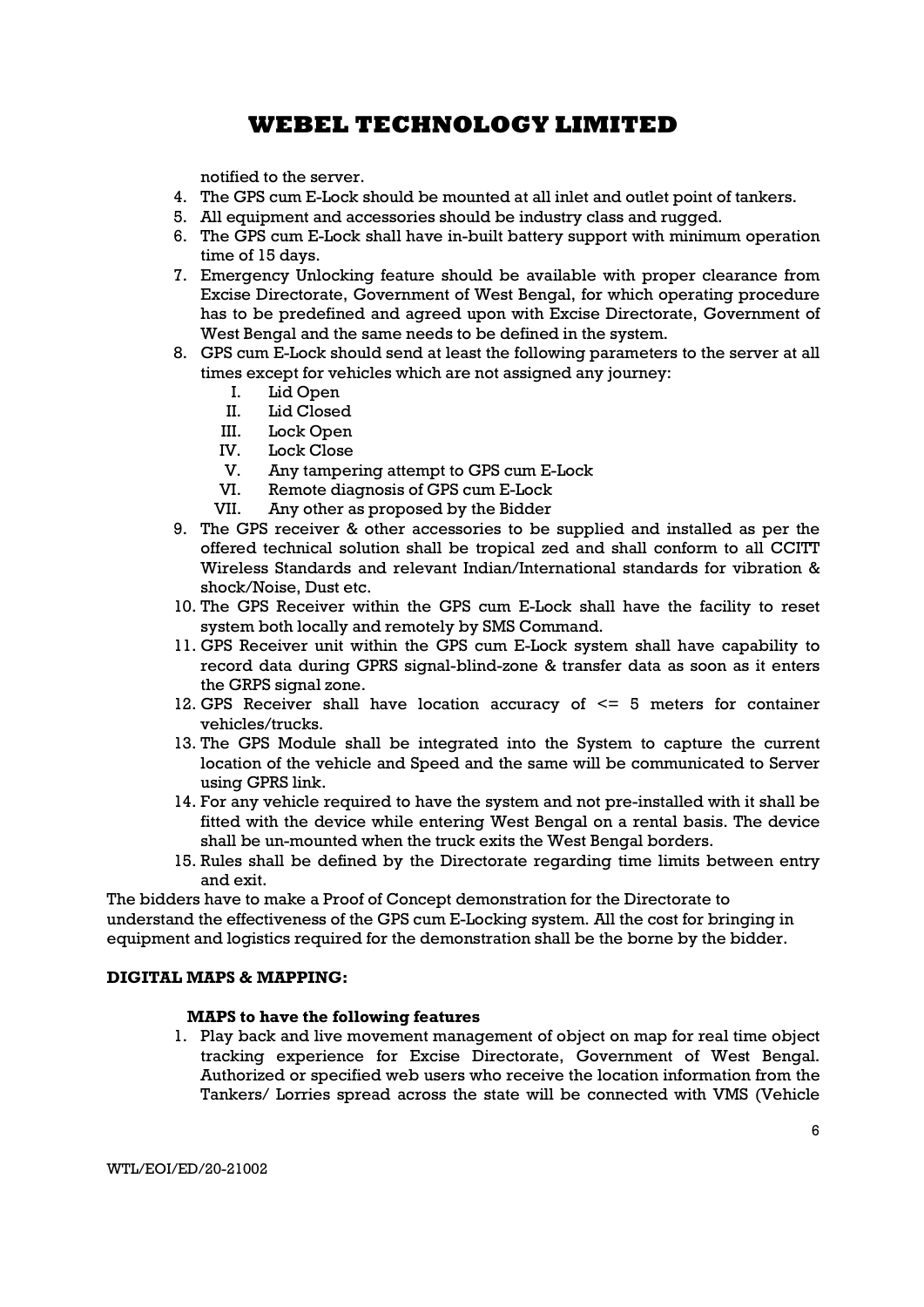Management System) server.

- 2. Digital Map of delivery areas with roads, important landmarks, other features, with names shall be provided. Standard routes of entry/exit to/from West Bengal, Depots/ Manufactories/ Breweries/ Distilleries shall be mapped, with latitudes, longitudes ascertained and place names associated with the coordinates for all important landmarks along the route. (Mapping should earmark specified zones of authorized movements / stops or prohibited area of movement)
- 3. Digital Map customization as required i.e. the map of each location area will show:
	- a. Source/destination Points for Spirit
	- b. Assigned routes of tanker lorries
	- c. Location of depots / terminals/Warehouse
- 4. Create and link to Records of vehicles by number, transporters/ supplier name.
- 5. Mapping software functions should include: Zoom (min. 3 levels), measure distances, show layers, symbols, link to database, show position of tanker lorry on map etc.

## Route Definition

The route chart shall be predefined in the route master table in eAbgari module of the Excise Directorate. During applying for import/ export/ transport pass in/ outside/ within West Bengal, the concerned personnel shall select the predefined routes from the route master. The incorporation of route master and handshaking of the same into the back-end system provided by the vendor shall be done under the guidance of NIC.

All the routes to be taken by the container vehicles from Source to destination covered by the location shall be surveyed properly by the vendor. The routes shall include:

- 1. Entry/ exit route to/from West Bengal.
- 2. Routes from entry to Manufactories/ Depots/Breweries/CSBP.

The routes shall match with the roads shown in the digitized map and prominent landmarks must be plotted on the map. Location of supply points/ and Retail Outlets/Direct customers must be shown with prominent colour icons. The survey should be done preferably with the help of an automatic GIS data logger. Accuracy of latitude/longitude, correlating the same with ground features and geo-fencing of the routes is of paramount importance.

Successful Vendor has to go to all new Locations for physically Mapping Source to Destination and the landmarks en route.

## Required Alerting Features:

Following audio and/or visual alerts must be generated by the system on mobile or on screen, along with alert email to designated officers in field/regional control rooms & HQ (central control rooms) :

- 1. Movement Alert: In case transport vehicle stops more than 5 minutes.
- 2. Geo-fence Alert: Instant SMS/e-Mail alert in case a transport vehicle deviates from the predefined route.
- 3. Park Fence Alert.
- 4. Top Speed Alert.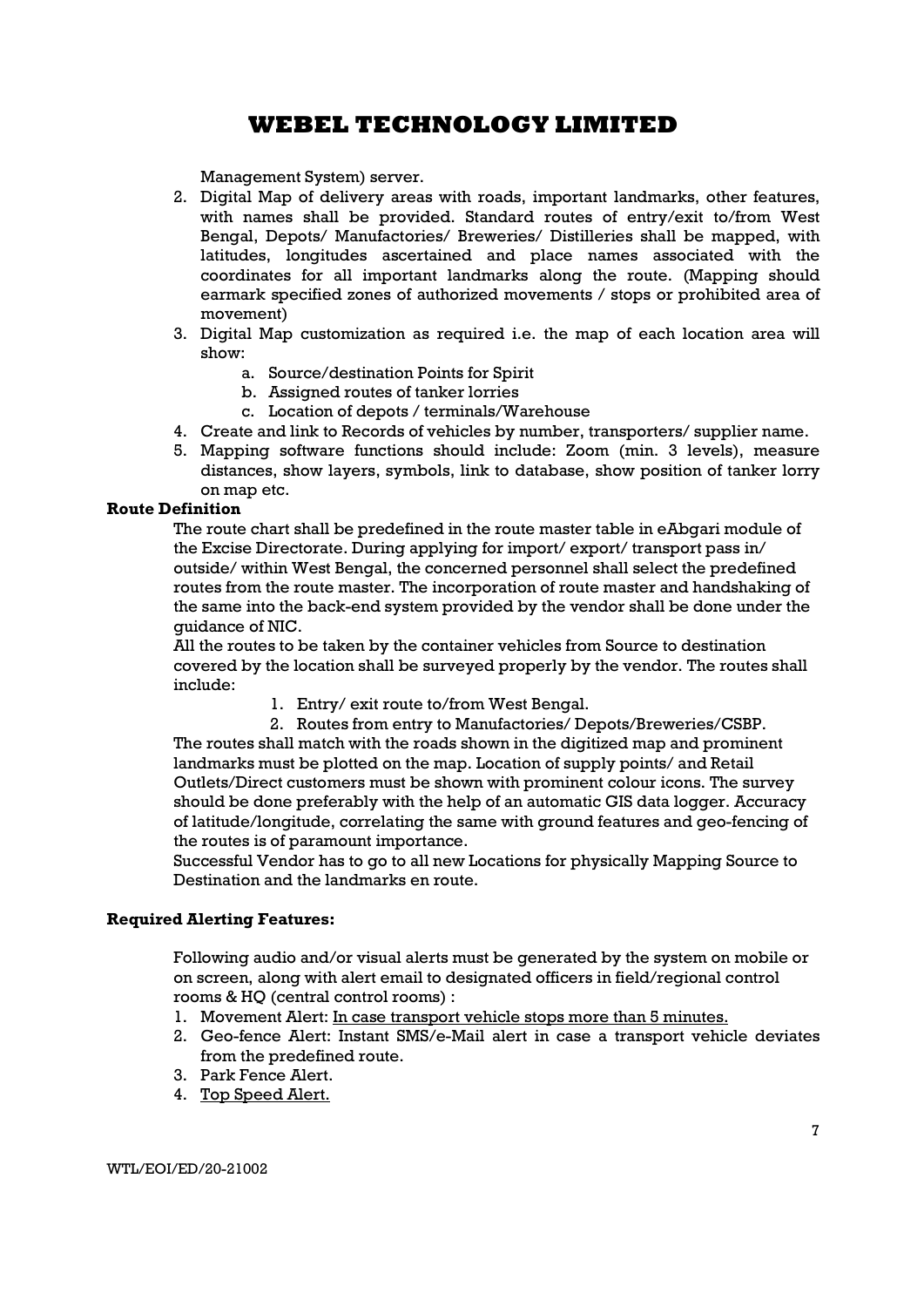## 3.2.4 Route Survey:

Route survey shall be conducted by the vendor under the guidance and supervision of the Excise Directorate, Government of West Bengal in accordance with which the manpower requirement and necessary qualifications of the recruits shall be notified for setting up of check posts/ regional control rooms.

## Instructions to the Bidders

## General

I. While every effort has been made to provide comprehensive and accurate background information and requirements and specifications, Bidders must form their own conclusions about the solution needed to meet the requirements. Bidders and recipients of this EoI may wish to consult their own legal advisers in relation to this EoI.

All information supplied by Bidders may be treated as contractually binding on the Bidders, on successful award of the assignment by the Directorate on the basis of this EoI.

- II. No commitment of any kind, contractual or otherwise shall exist unless and until a formal written contract has been executed by or on behalf of the Directorate. Any notification of preferred bidder status by the Directorate shall not give rise to any enforceable rights by the Bidder. The Directorate may cancel this public procurement at any time prior to a formal written contract being executed by or on behalf of the Directorate.
- III. This EoI supersedes and replaces any previous public documentation & communications, and Bidders should place no reliance on such communications.

## Compliant Proposals / Completeness of Response

- I. Bidders are advised to study all instructions, forms, terms, requirements and other information in the EoI documents carefully. Submission of the bid shall be deemed to have been done after careful study and examination of the EoI document with full understanding of its implications.
- II. Failure to comply with the requirements of this paragraph may render the Proposal non-compliant and the Proposal may be rejected. Bidders must:
	- A. Include all documentation specified in this EoI;
	- B. Follow the format of this EoI and respond to each element in the order as set out in this EoI.
	- C. Comply with all requirements as set out within this EOI.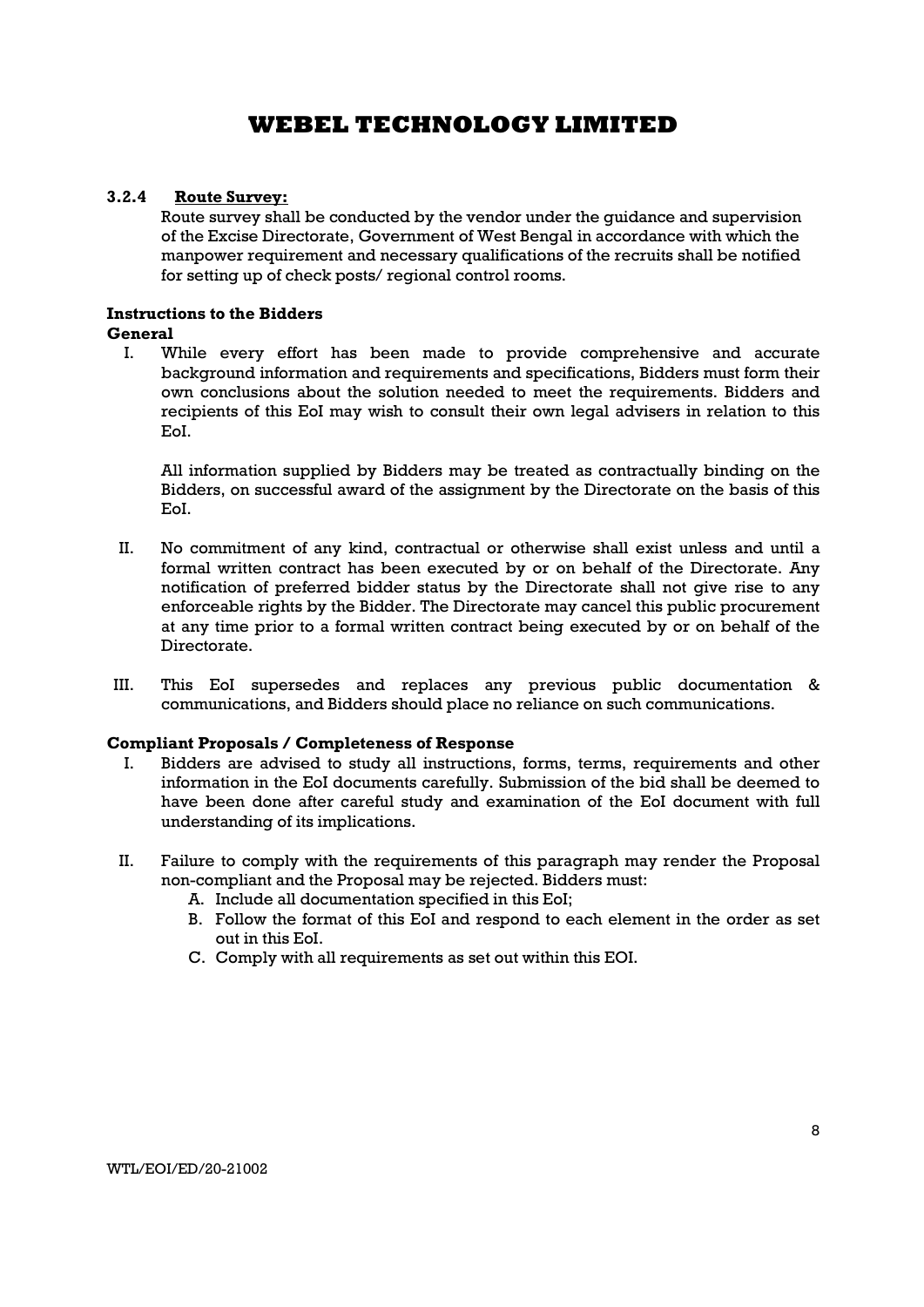### DISCLAIMER:

The information contained in this Expression of Interest document (the "EOI") or subsequently provided to Bidder(s), whether verbally or in documentary or any other form by or on behalf of the Government of West Bengal (GoWB) or any of their employees is provided to Bidder(s) on the terms and conditions set out in this EOI and such other terms and conditions subject to which such information is provided.

This EOI is not an agreement and is neither an offer nor invitation by the GoWB to the Bidders or any other person. The purpose of this EOI is to provide interested parties with information that may be useful to them in making their technical and financial offers pursuant to this EOI (the "EoI"). This EOI includes statements, which reflect various assumptions and assessments arrived at by the GoWB in relation to the Project. Such assumptions, assessments and statements do not purport to contain all the information that each Bidder may require. This EOI may not be appropriate for all persons, and it is not possible for the GoWB, its employees to consider the technical capabilities, investment objectives, financial situation and particular needs of each party who reads or uses this EOI. The assumptions, assessments, statements and information contained in this EOI, may not be complete, accurate, adequate or correct. Each Bidder should, therefore, conduct its own investigations, studies and analysis and should check the accuracy, adequacy, correctness, reliability and completeness of the assumptions/assessments, statements and information contained in this EOI and obtain independent advice from appropriate sources.

Information provided in this EOI to the Bidder(s) is on a wide range of matters, some of which depends upon interpretation of law. The information given is not an exhaustive account of statutory requirements and should not be regarded as a complete or authoritative statement of law. GoWB accepts no responsibility for the accuracy/ otherwise for any interpretation/ opinion on law expressed herein. GoWB, its employees make no representation or warranty and shall have no liability to any person, including any Bidder under any law, statute, rules or regulations or tort, principles of restitution or unjust enrichment or otherwise for any loss, damages, cost or expense which may arise from or be incurred or suffered on account of anything contained in this EOI or otherwise, including the accuracy, adequacy, correctness, completeness or reliability.

## General Information & Bidding Process

EOI and any assessment, assumption, statement or information contained therein or deemed to form part of this EOI or arising in any way in this Stage. GoWB also accepts no liability of any nature whether resulting from negligence or otherwise howsoever caused arising from reliance of any Bidder upon the statements contained in this EOI. GoWB may in its absolute discretion, but without being under any obligation to do so, update, amend or supplement the information, assessment or assumptions contained in this EOI.

The issue of this EOI does not imply that GoWB is bound to select a Bidder or to appoint the Preferred Bidder, as the case may be, for the Project and GoWB reserves the right to reject all or any of the Bidders or Bids without assigning any reason whatsoever.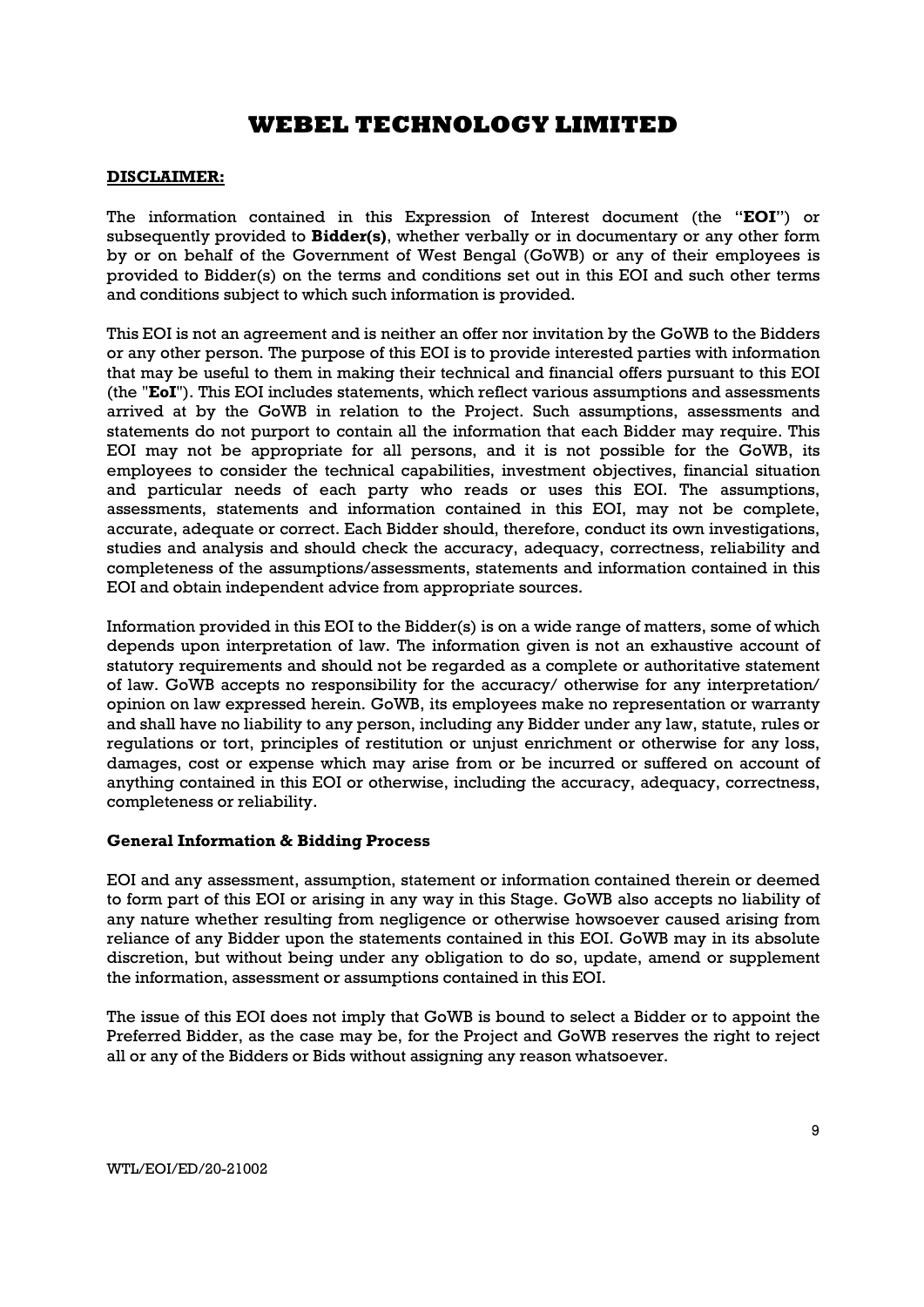GoWB reserves all the rights to cancel, terminate, change or modify this procurement process and/or requirements of bidding stated in the EOI, at any time without assigning any reason or providing any notice and without accepting any liability for the same.

The Bidder shall bear all its costs associated with or relating to the preparation and submission of its EoI including but not limited to preparation, copying, postage, delivery fees, expenses associated with any demonstrations or presentations which may be required by GoWB or any other costs incurred in connection with or relating to its EoI. All such costs and expenses will remain with the Bidder and GoWB shall not be liable in any manner whatsoever for the same or for any other costs or other expenses incurred by a Bidder in preparation or submission of the EoI, regardless of the conduct or outcome of the Bidding Process.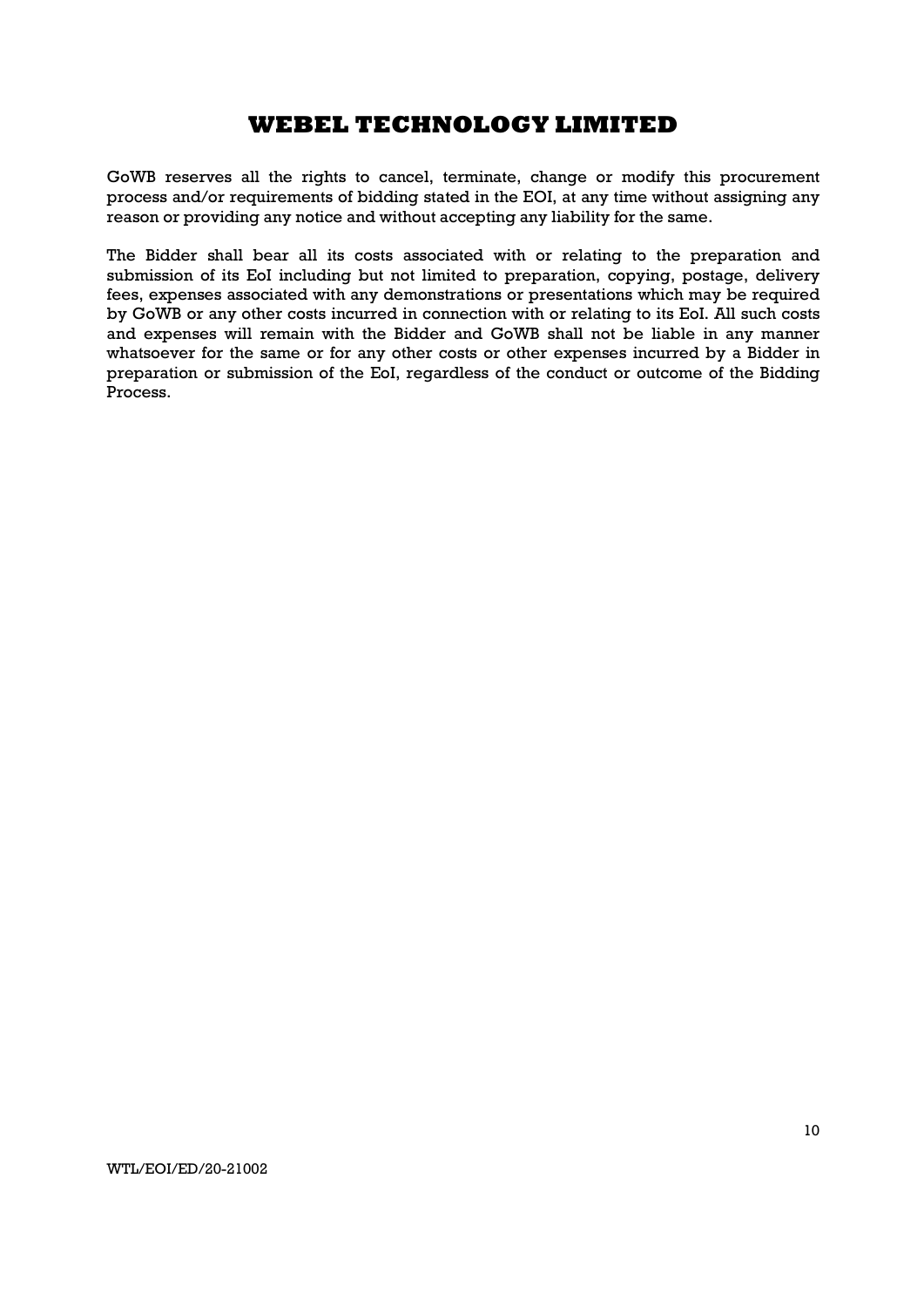## SECTION – B

### ELIGIBILITY CRITERIA

- 1. The bidder must be a company registered under Companies Act, 1956/2013 or Partnership or LLP or OPC or Proprietary Firm. Documentary (Certificate of incorporation/Relevant document) evidence to be submitted.
- 2. The bidder should have their presence in India with own office. Valid proof should be submitted along with EoI.
- 3. The bidder should have valid GST Registration Certificate & PAN. Bidder shall have to submit photocopy of the documents.
- 4. The bidder shall have executed "Similar Nature" of single order an amount not less than Rs. 25 Lakhs in last three financial years and current financial year (considering FY - 2017-18, 2018- 19, 2019-20) in Government Department/PSU/Autonomous Body any reputed organization. References order copy for the project to be provided.
- 5. The bidder should have an annual turnover of not less than Rs.10.00 Crore each year in the last three financial years (considering FY –2017-18, 2018-19, 2019-20). Bidder shall have to submit Audited Balance Sheet / Audited Accounts / Auditor Certificate in support of their claim.
- 6. The bidder shall have Quality Certificate (ISO 9001:2015). Copy of valid Certificate to be submitted.
- 7. The bidder shall submit Bid Form (Form -8) duly signed by the authorized signatory of the company as per the format enclosed. Deviation in format may not be accepted.
- 8. The bidder shall not have been blacklisted by any State/Central Government or PSU Organization or bilateral/multilateral funding agencies for breach of ethical conduct or fraudulent practices as on date of submission of the proposal (as per DIT guidance note issued on 26-Dec-2011). Declaration on bidder's letter head to be submitted.
- 9. The agency must submit EOI Fee of Rs. 5,000.00 (Rupees Five thousand only) electronically to Webel Technology Limited as per the details given in Clause – 3, Section - D.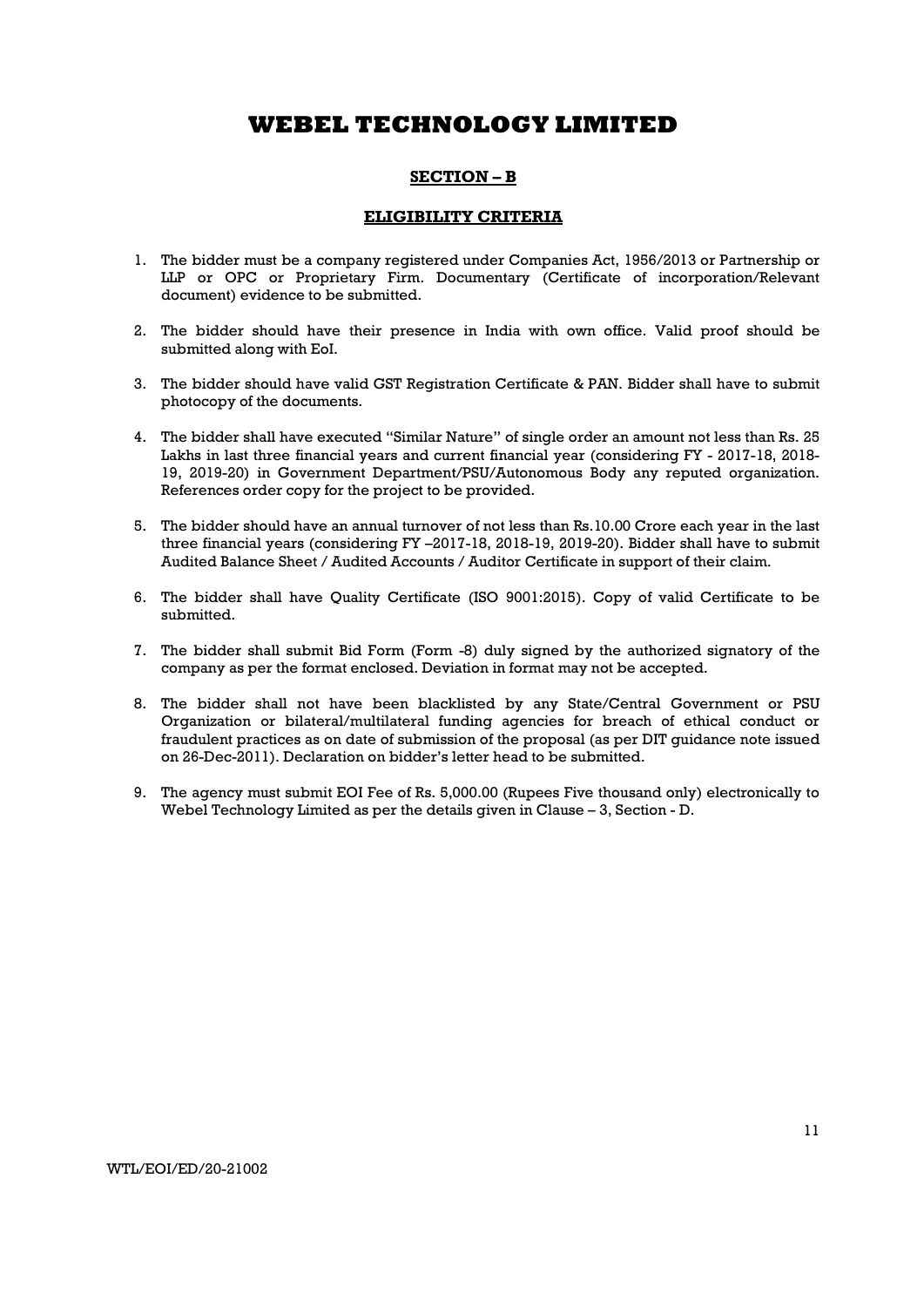## SECTION – C

## DATE AND TIME SCHEDULE

| <b>S1. No.</b> | <b>Particulars</b>                                                                                             | Date & Time              |
|----------------|----------------------------------------------------------------------------------------------------------------|--------------------------|
| L              | Date of uploading of EOI (online)<br>(Publishing Date)                                                         | 05.02.2021               |
| $\overline{2}$ | Documents download/sale start date (Online)                                                                    | 05.02.2021               |
| 3              | Last Date and time of sending the queries (Offline)                                                            | 10.02.2021 at 15.00 hrs. |
| 4              | Pre Bid Meeting at WTL Office (On Line)                                                                        | 11.02.2021 at 12.00 hrs. |
| 5              | Corrigendum, if any will be published (On Line)                                                                |                          |
| 6              | Bid Submission start date & time (On line)                                                                     | 13.02.2021 at 10.00 hrs. |
| 7              | Last Date & time of submission of EQI Fee & submission<br>of remittance details                                | 19.02.2021 at 13.00 hrs. |
| 8              | Bid Submission closing date & time (On line)                                                                   | 19.02.2021 at 14.00 hrs. |
| 9              | Bid opening date & time for Technical Proposals (On<br>line)                                                   | 22.02.2021 at 12.00 hrs. |
| 11             | Date of uploading the final list of Technically Qualified<br>Bidder (online) after disposal of appeals, if any |                          |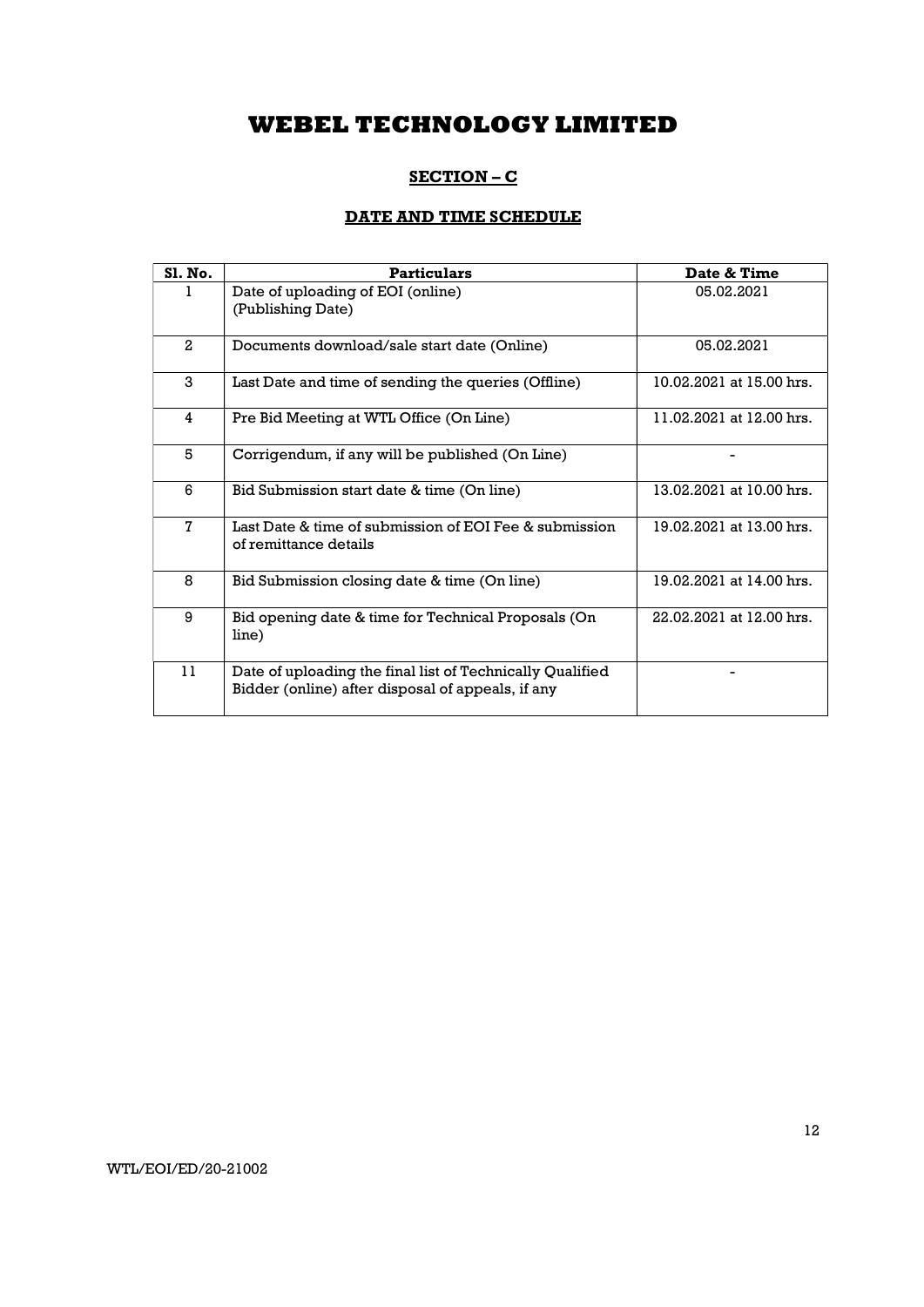## SECTION – D

### INSTRUCTION TO BIDDER

### 1. DEFINITIONS

In this document, the following terms shall have following respective meanings:

"Acceptance Test Document" means a document, which defines procedures for testing the functioning of installed system.

"Bidder" means any firm offering the solution(s), service(s) and /or materials required in the RFP. The word Bidder when used in the pre award period shall be synonymous with Bidder, and when used after award of the Contract shall mean the successful Bidder.

"Contract" is used synonymously with Agreement.

"Contract Price" means the price to be paid to the Contractor for providing the Solution, in accordance with the payment terms.

"Contractor" means the Bidder whose bid to perform the Contract has been accepted by EoI Committee and is named as such in the Letter of Award.

"Default Notice" shall mean the written notice of Default of the Agreement issued by one Party to the other.

"Installation" shall mean installation of supplied Hardware.

"Fraudulent Practice" means a misrepresentation of facts in order to influence a procurement process or the execution of a Contract and includes collusive practice among Bidders (prior to or after Bid submission) designed to establish Bid prices at artificial noncompetitive levels and to deprive the West Bengal State Beverages Corporation Ltd. and eventually Gov. of W. Bengal of the benefits of free and open competition.

"Good Industry Practice" shall mean the exercise of that degree of skill, diligence and prudence which would reasonably and ordinarily be expected from a reasonably skilled and experienced Operator engaged in the same type of undertaking under the same or similar circumstances.

"Government" / "Gov. of W. Bengal" means the Government of West Bengal.

"GoI" shall stand for the Government of India.

"GoWB" means Government of West Bengal

"Personnel" means persons hired by the Bidder as employees and assigned to the performance of the Infrastructure Solution or any part thereof.

"Similar Nature of Work" Implementation of GPS based Digital Locking system

"Project" Empanelment of Service Providers for GPS-cum-Digital Locking system for the Excise Directorate, GoWB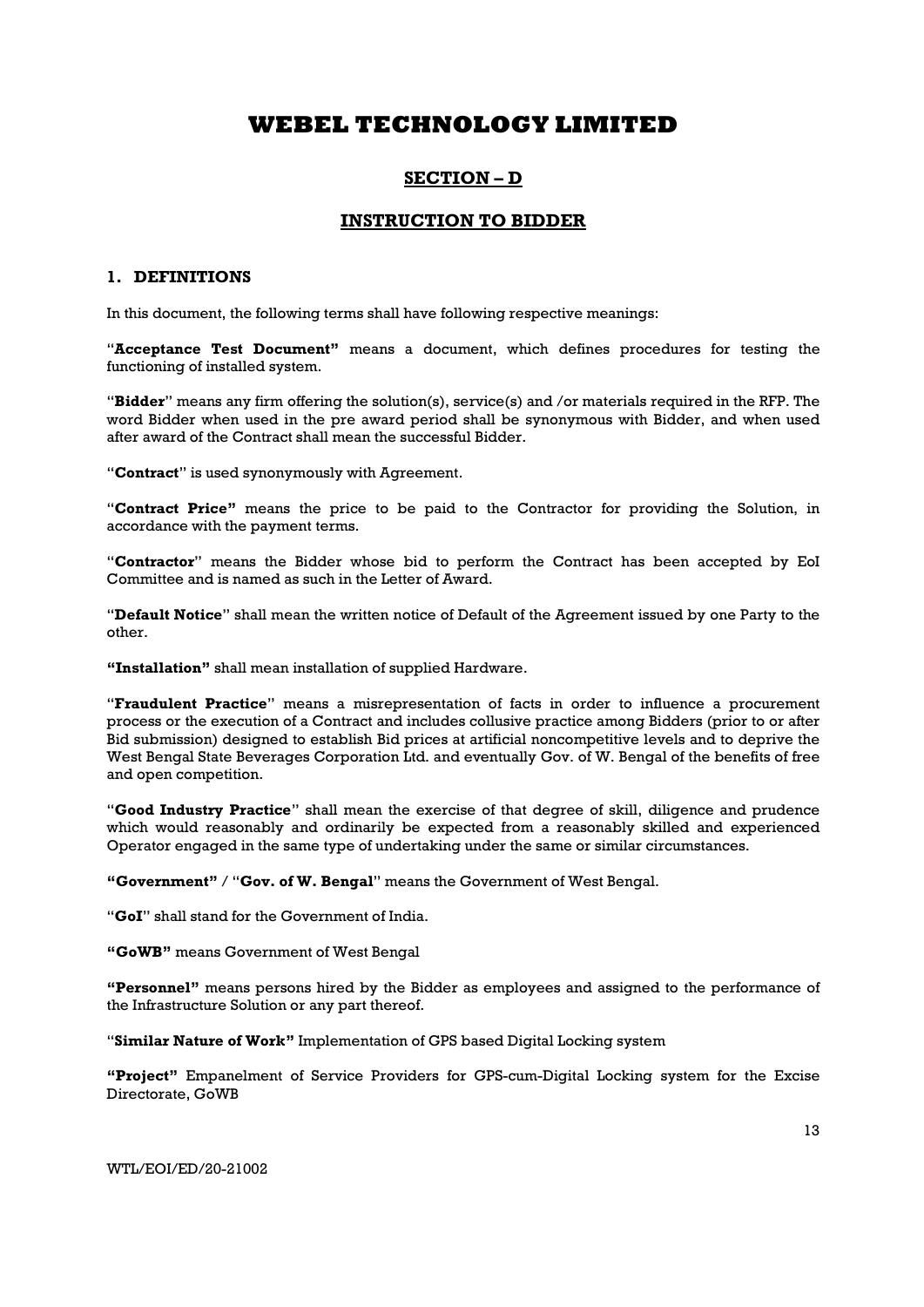"Services" means the work to be performed by the Bidder pursuant to this Contract, as described in the detailed Scope of Work.

"Interest rate" means "364 days Government of India (GoI) Treasury Bills" rate.

"Law" shall mean any Act, notification, bye law, rules and regulations, directive, ordinance, order or instruction having the force of law enacted or issued by the Central Government and/or the Government of West Bengal or any other Government or regulatory authority or political subdivision of government agency.

"Operator" means the company providing the services under Agreement.

"Requirements" shall mean and include schedules, details, description, statement of technical data, performance characteristics, standards (Indian as well as International) as applicable and specified in the Contract.

"ED" means Excise Directorate, GoWB

"Service" means provision of Contracted service viz., operation, maintenance and associated services for DEPLOYED SYSTEMS as per Section titled "Scope of Work"

"Termination Notice" means the written notice of termination of the Agreement issued by WTL.

"Uptime" means the time period when specified services are available with specified technical and service standards as mentioned in section titled WARRANTY SUPPORT" "%Uptime" means ratio of 'up time' (in minutes) as mentioned in section titled "Warranty support"

"Service Down Time" (SDT) means the time period when specified services with specified technical and operational requirements as mentioned in section titled "WARRANTY SUPPORT"" are not available to Gov. of W. Bengal and its user departments and organizations.

"WTL" means Webel Technology Limited a Govt. of W. Bengal undertaking.

### 2. PRE BID MEETING

Pre Bid Meeting will be held on 11.02.2021 at 12.00 hrs. (On-Line Meeting). Bidder can send their queries as per format (Section - K) to Manager (Purchase) (purchase@wtl.co.in). Only the queries received within the stipulated date prior to the Pre Bid Meeting will be answered. Interest bidders are requested to send mail to (purchase @wtl.co.in) for participation of online pre-bid meeting Based on request WTL will share meeting id / links for meeting. If there is any change in date and time then will inform.

### 3. E O I FEE

The bidder shall furnish EOI Fee of Rs. 5000.00 (Rupees Five thousand only) by transferring the amount electronically to the undernoted Bank Account.

ACCOUNT NAME: WEBEL TECHNOLOGY LIMITED BANK NAME: SYNDICATE BANK CURRENT A/C NO.: 95981010003870 IFS CODE: SYNB0009760 MICR: 700025048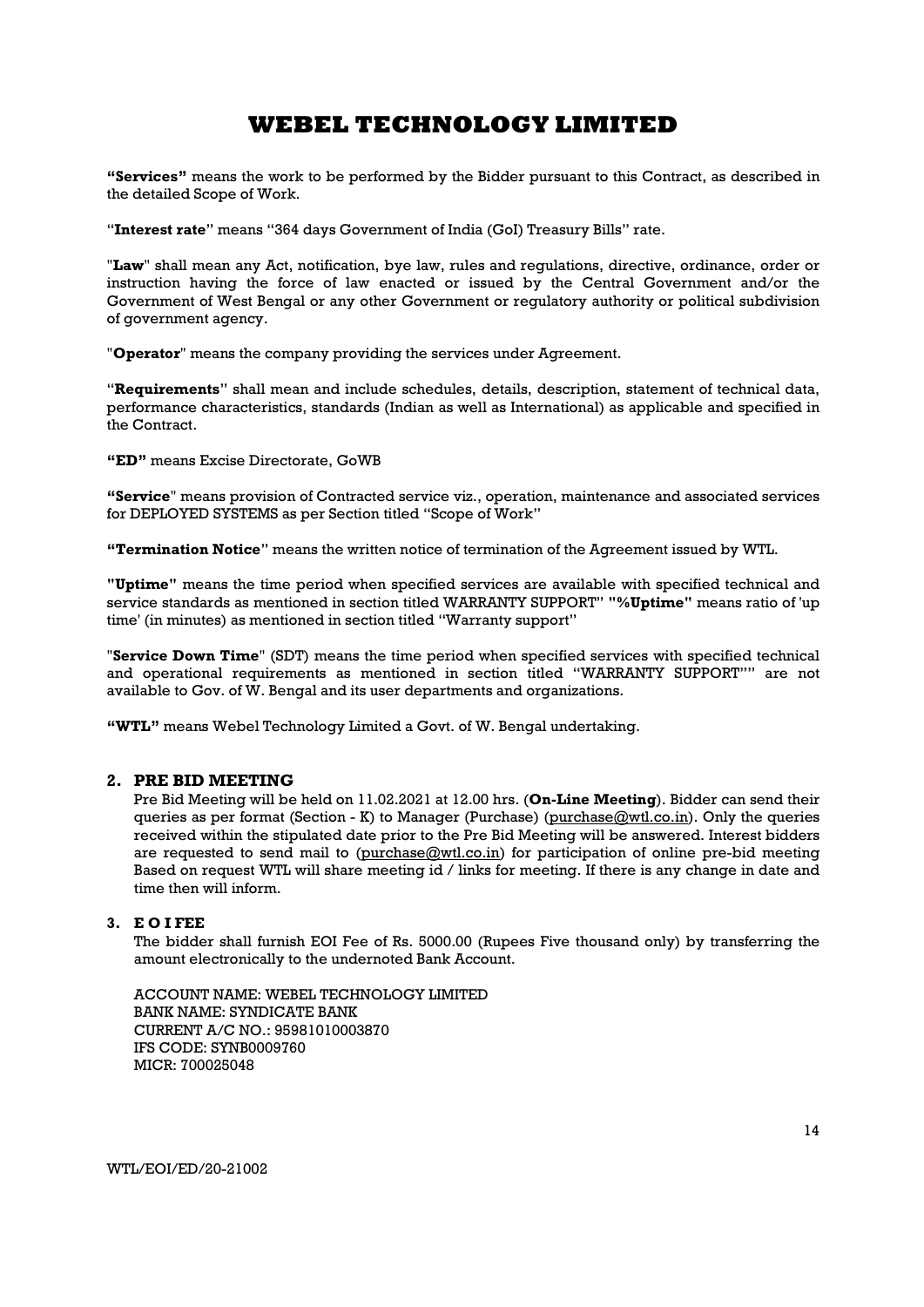The bidder has to intimate the details of Remittance such as EOI No. / EOI Date / EOI Fee Amount / UTR No. of Transaction(s) / Transaction Date, etc. through email to Mr. Rupak Roy – (rupak.roy@wtl.co.in) and copy to Mr. Arunava Saha – (purchase@wtl.co.in) prior to the opening of the bid.

The bidder shall also furnish the details of EOI Fee in the bid document. In absence of payment details prior to Bid Opening, then the bid will be considered as invalid bid. Any bid not accompanied with the EOI Fee shall be rejected.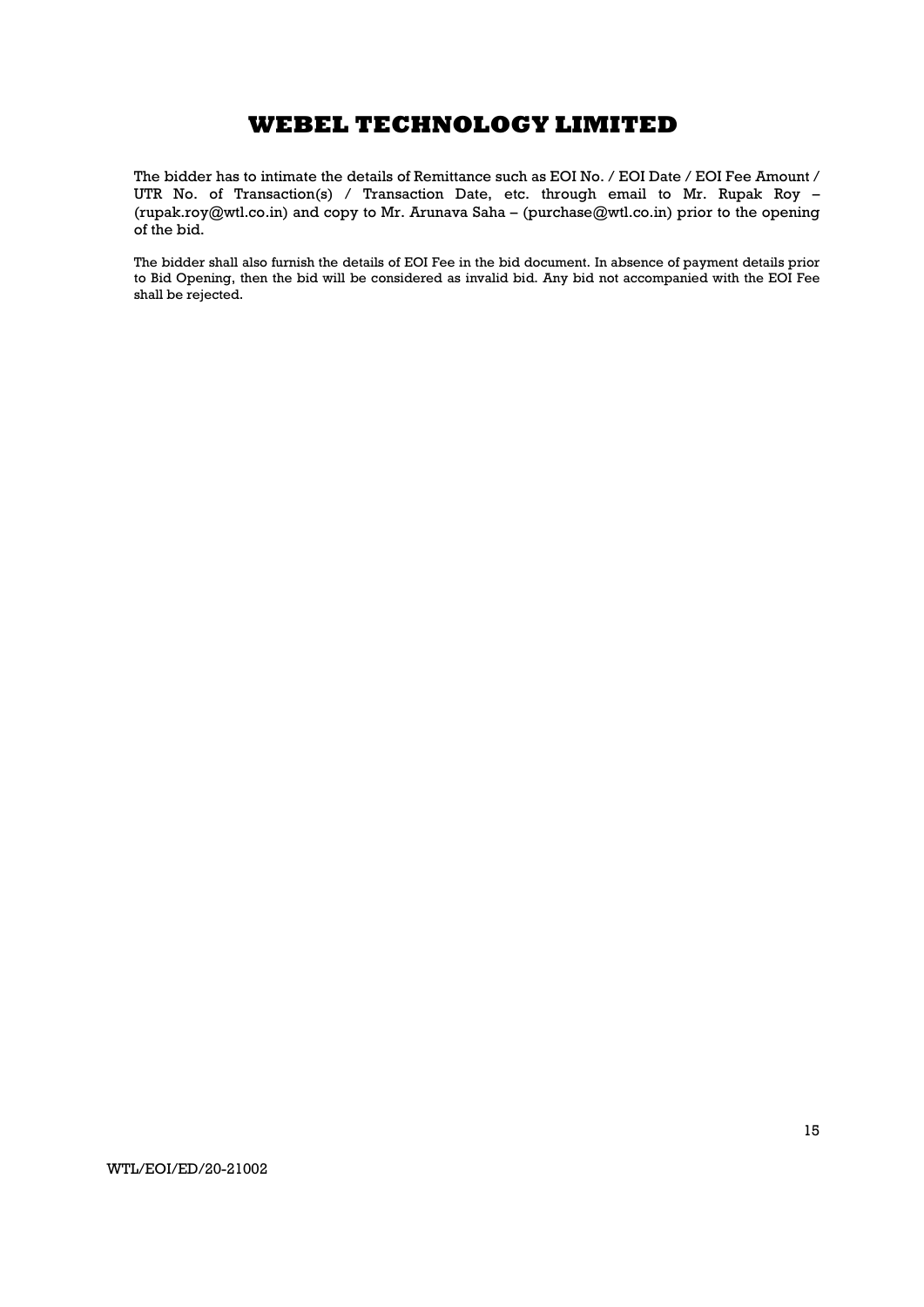## SECTION – F

## EVALUATION PROCUDURE

### 1. EVALUATION PROCEDURE

- The Eligibility Criteria (Section C) will be evaluated by Tender Committee and those qualify will be considered for further evaluation.
- The Tender Committee shall verify the Solution Documents submitted by the bidders.
- After verification of solution document, competent bidders will be selected for Empanelment

### 2. POST QUALIFICATION

The determination will evaluate the Bidder's technical, design, integration, customization, production, management and support capabilities and will be based on an examination of the documentary evidence of the Bidder's qualification, as well as other information WTL deems necessary and appropriate. This determination may include visits or interviews with the Bidder's client's reference in its bid, site inspection, and any other measures. At the time of postqualification, Directorate of es may also carry out tests to determine that the performance or functionality of the Information System offered meets those stated in the detailed Technical Specification.

### 3. SUBMISSION OF SOLUTION DOCUMENTS

Bidder shall submit their proposed solution with all technical details, how to achieve the solution as desired by the Excise Directorate and as per the scope of work mentioned in EOI.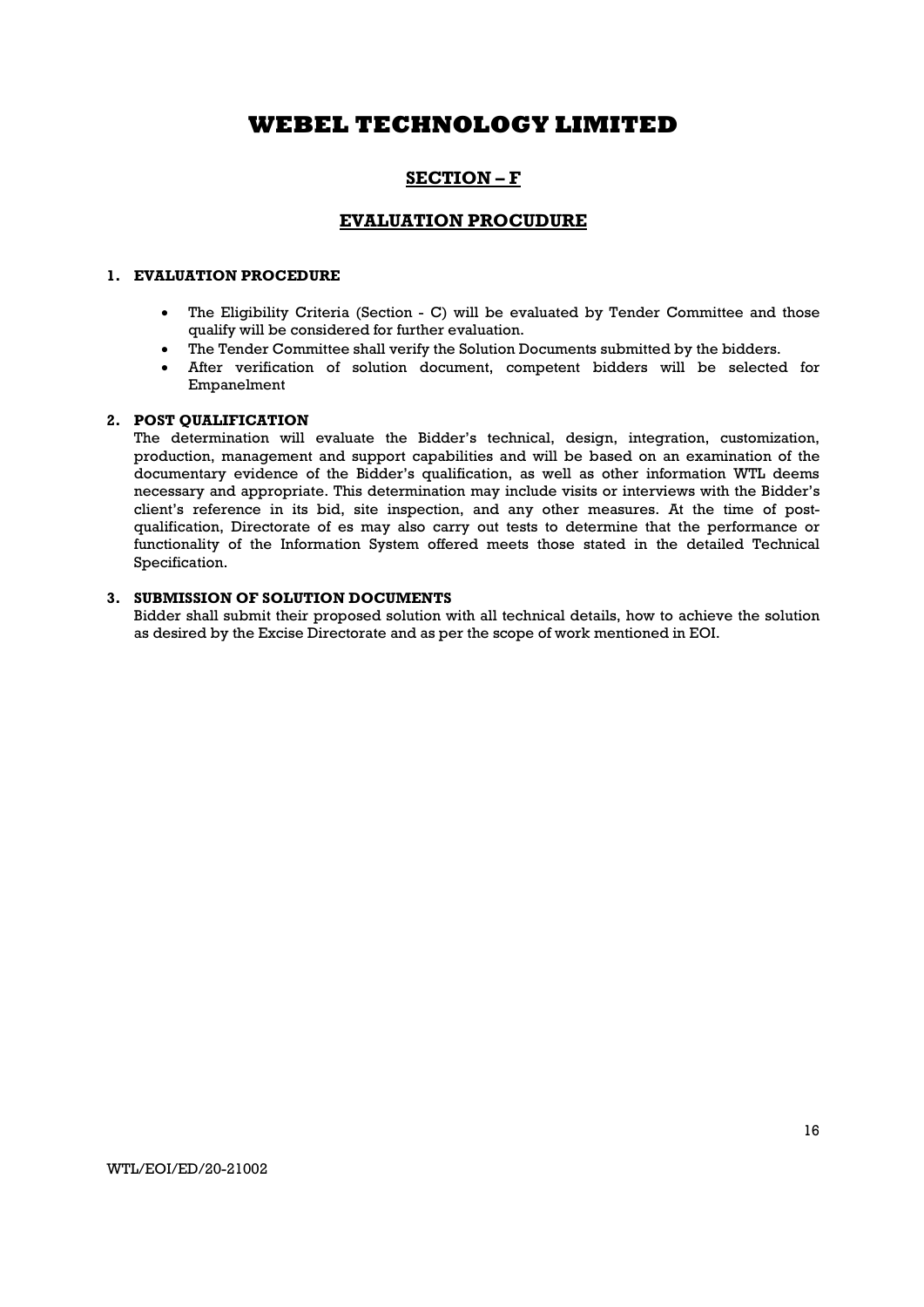## SECTION – G

## GUIDANCE FOR E O I

Instructions / Guidelines for electronic submission of the tenders have been annexed for assisting the Bidders to participate in e-Tendering.

### Registration of Bidder:

Any Bidder willing to take part in the process of e-Tendering will have to be enrolled & registered with the Government e-Procurement System through logging on to https://wbtenders.gov.in. The Bidder is to click on the link for e-Tendering site as given on the web portal.

### Digital Signature Certificate (DSC):

Each Bidder is required to obtain a Class-II or Class-III Digital Signature Certificate (DSC) for submission of tenders from the approved service provider of the National Informatics Centre (NIC) on payment of requisite amount. Details are available at the Web Site stated above. DSC is given as a USB e-Token.

 The Bidder can search & download N.I.T. electronically from computer once he logs on to the website mentioned above using the Digital Signature Certificate. This is the only mode of collection of Tender Documents.

### Participation in more than one work:

A prospective bidder shall be allowed to participate in the job either in the capacity of individual or as a partner of a firm. If, found to be applied severally in a single job all the applications will be rejected.

#### Submission of Tenders:

Tenders are to be submitted through online to the website stated above in two folders at a time, one in Techno Commercial Proposal & the other is Financial Proposal before the prescribed date & time using the Digital Signature Certificate (DSC). The documents are to be uploaded virus scanned copy duly Digitally Signed. The documents will get encrypted (transformed into non readable formats)

The proposal should contain scanned copies of the following in two covers (folders).

#### Techno Commercial Cover:

#### Technical Document 1 (scanned & join in pdf format then upload)

1. Copy of Remittance details of EOI Fee

#### Technical Document 2 (scanned & join in pdf format then upload)

1. EOI Declaration duly stamped & signed in letter head of bidder (Section – M)

### Technical Compliance (scanned & joins in pdf format then upload)

1. Supporting documents of Eligibility Criteria

#### Financial Cover:

BOQ will be downloaded and same will be uploaded with quoted rates. While uploading BOQ file name shall remain unchanged. Absence of this document shall lead to summary rejection of the bid.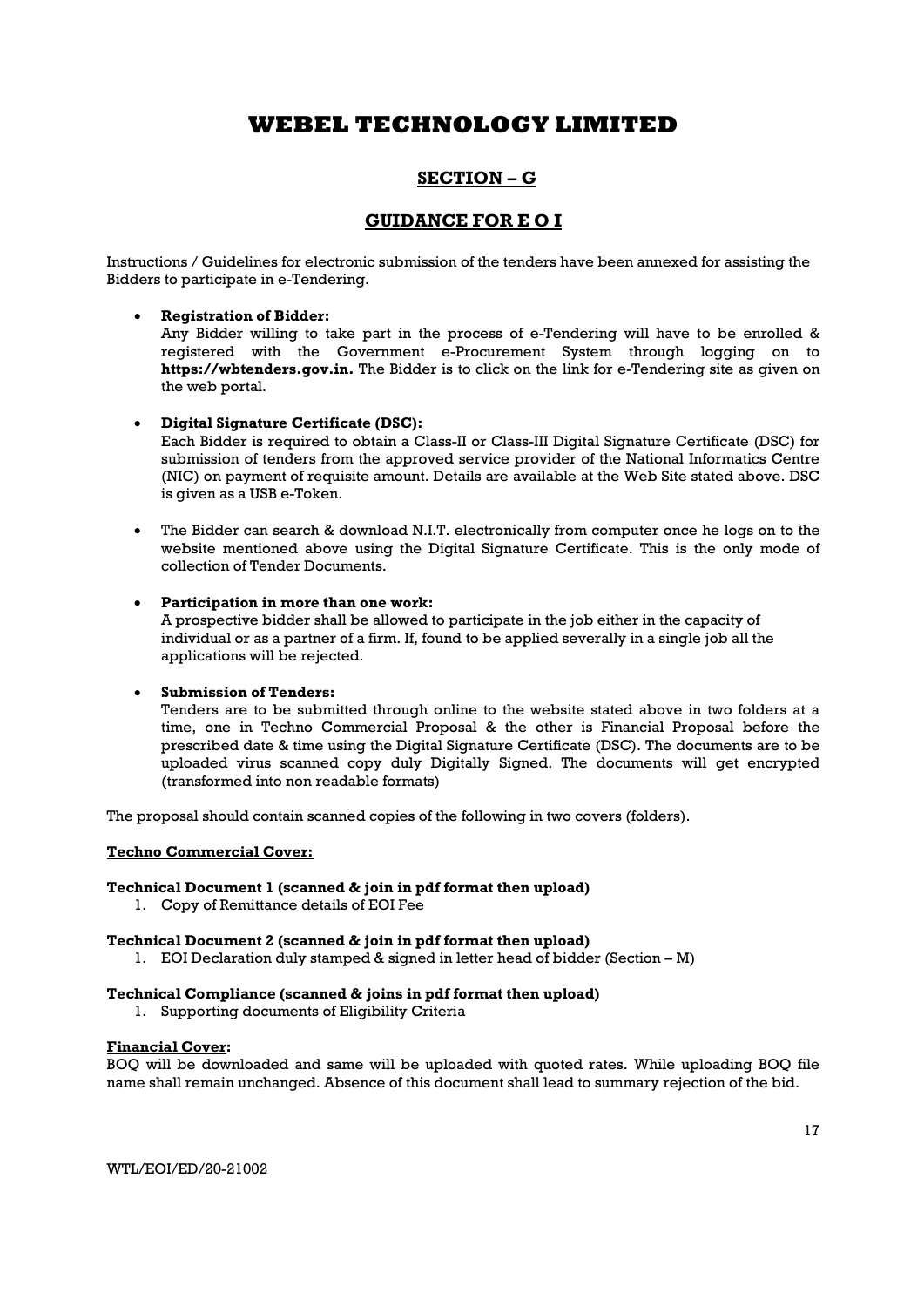### NON-STATUTARY COVER (MY SPACE) CONTAIN FOLLOWING DOCUMENT: (In each folder, scanned coy will be uploaded with single file having multiple pages)

| S1. | <b>Category Name</b>   | <b>Sub Category Name</b>       | <b>Sub Category Description</b>                  |  |  |
|-----|------------------------|--------------------------------|--------------------------------------------------|--|--|
| No. |                        |                                |                                                  |  |  |
| A   | <b>CERTIFICATES</b>    | A1. CERTIFICATES               | <b>GST Registration Certificate</b><br>$\bullet$ |  |  |
|     |                        |                                | <b>PAN</b>                                       |  |  |
|     |                        |                                | As required of Section $- C$                     |  |  |
| B   | <b>COMPANY DETAILS</b> | <b>B1. COMPANY</b>             | As required of Section $-C$<br>$\bullet$         |  |  |
|     |                        | <b>DETAILS 1</b>               |                                                  |  |  |
|     |                        | <b>B2. COMPANY</b>             | Company Profile (Not more than 3 pages)          |  |  |
|     |                        | DETAILS 2                      | As required                                      |  |  |
| C   | <b>CREDENTIAL</b>      | <b>CREDENTIAL 1</b>            | Order copies as per Section - C                  |  |  |
|     |                        | <b>CREDENTIAL 2</b>            | Other documents, if any                          |  |  |
| D   | <b>DECLARATION</b>     | DECLARATION 1                  | List of Clients as per format $(Section - L)$    |  |  |
|     |                        | DECLARATION 2                  | Financial Capability of Bidder as per format     |  |  |
|     |                        |                                | $(Section - I)$                                  |  |  |
|     |                        | DECLARATION 3                  | Bidder's Details as per format (Section $-$ [)   |  |  |
|     |                        | DECLARATION 4                  | Technical Capability of Bidder as per format     |  |  |
|     |                        |                                | $(Section - H)$                                  |  |  |
|     |                        | DECLARATION 5                  | Proposed Solution                                |  |  |
| F   | <b>FINANCIAL INFO</b>  | P/L & BALANCE SHEET            | P/L & BALANCE SHEET 2017-2018                    |  |  |
|     |                        | 2017-2018                      |                                                  |  |  |
|     |                        | <b>P/L &amp; BALANCE SHEET</b> | <b>P/L&amp; BALANCE SHEET 2018-2019</b>          |  |  |
|     |                        | 2018-2019                      |                                                  |  |  |
|     |                        | P/L & BALANCE SHEET            | P/L & BALANCE SHEET 2019-2020                    |  |  |
|     |                        | 2019-2020                      |                                                  |  |  |

## NOTE

Bidder shall submit their proposed solution with all technical details, how to achieve the solution as desired by the Excise Directorate and as per the scope of work mentioned in EoI.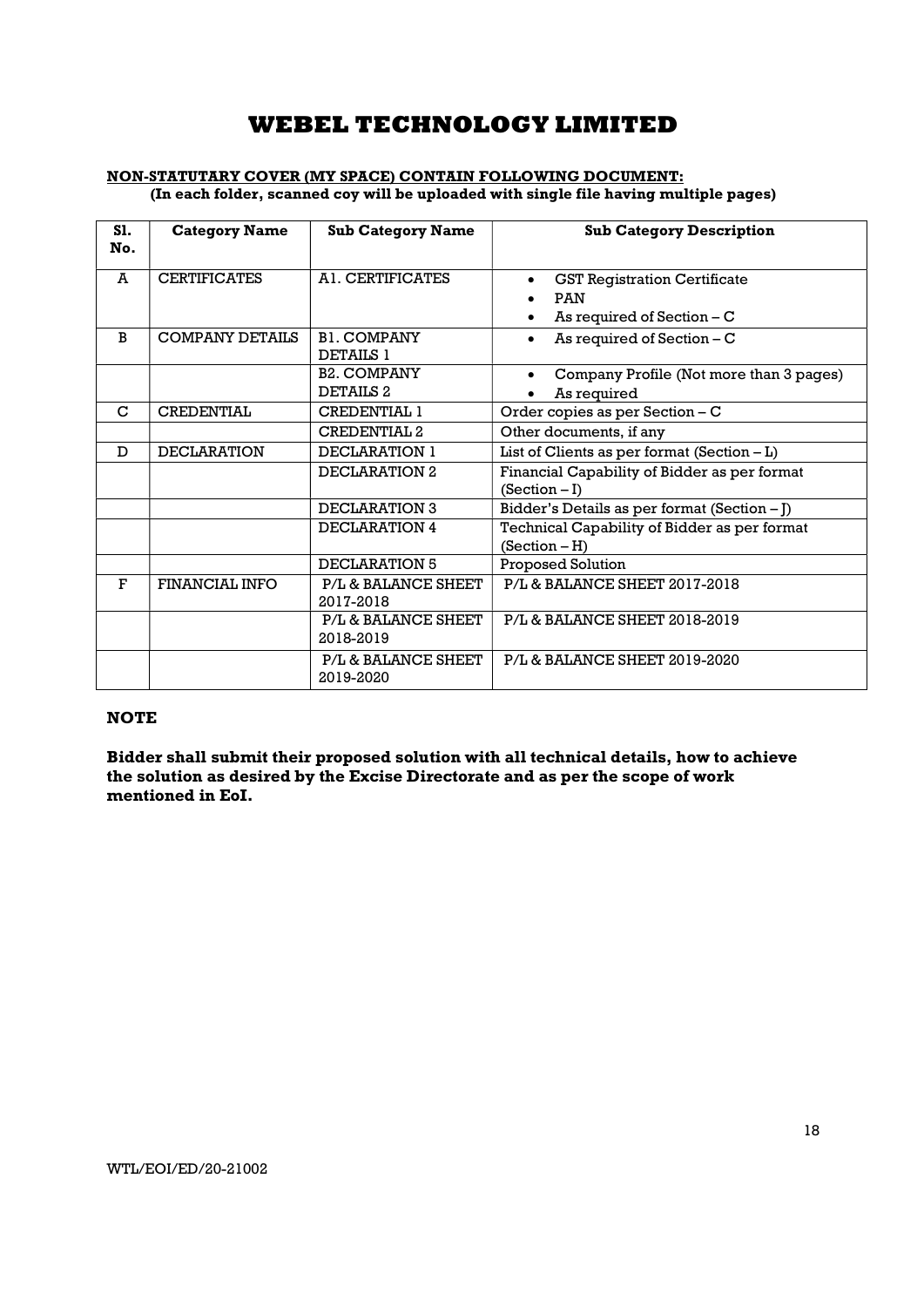## SECTION – H

### TECHNICAL CAPABILITY OF BIDDER

(E O I No. WTL/EOI/ED/20-21/002)

| S1.<br>No. | Order No. | Order<br><b>Date</b> | Order<br><b>Value</b> | <b>Brief description of items</b><br>and job details | Completed<br>(Yes/NO) | Name of the<br><b>Customer</b> | <b>Contact details</b><br>of the Customer |
|------------|-----------|----------------------|-----------------------|------------------------------------------------------|-----------------------|--------------------------------|-------------------------------------------|
|            |           |                      |                       |                                                      |                       |                                |                                           |
|            |           |                      |                       |                                                      |                       |                                |                                           |
|            |           |                      |                       |                                                      |                       |                                |                                           |
|            |           |                      |                       |                                                      |                       |                                |                                           |
|            |           |                      |                       |                                                      |                       |                                |                                           |
|            |           |                      |                       |                                                      |                       |                                |                                           |
|            |           |                      |                       |                                                      |                       |                                |                                           |
|            |           |                      |                       |                                                      |                       |                                |                                           |

Authorized Signatory (Signature In full):

Name and title of Signatory: \_\_\_\_\_\_\_\_\_\_\_\_\_\_\_\_\_\_\_\_\_\_\_\_\_\_\_\_\_\_\_\_\_\_\_\_\_\_\_\_\_\_

Stamp of the Company: \_\_\_\_\_\_\_\_\_\_\_\_\_\_\_\_\_\_\_\_\_\_\_\_\_\_\_\_\_\_\_\_\_\_\_\_\_\_\_\_\_\_\_\_\_\_

### Note:

- A. Type of Project shall indicate the implementation of services (Delivery & Installation of Laser Printers and other accessories).
- B. Scope of work shall indicate whether it is implementation, Operation or maintenance.
- C. Submit Customer Order Copy details of the order indicating the project value, customer contact details.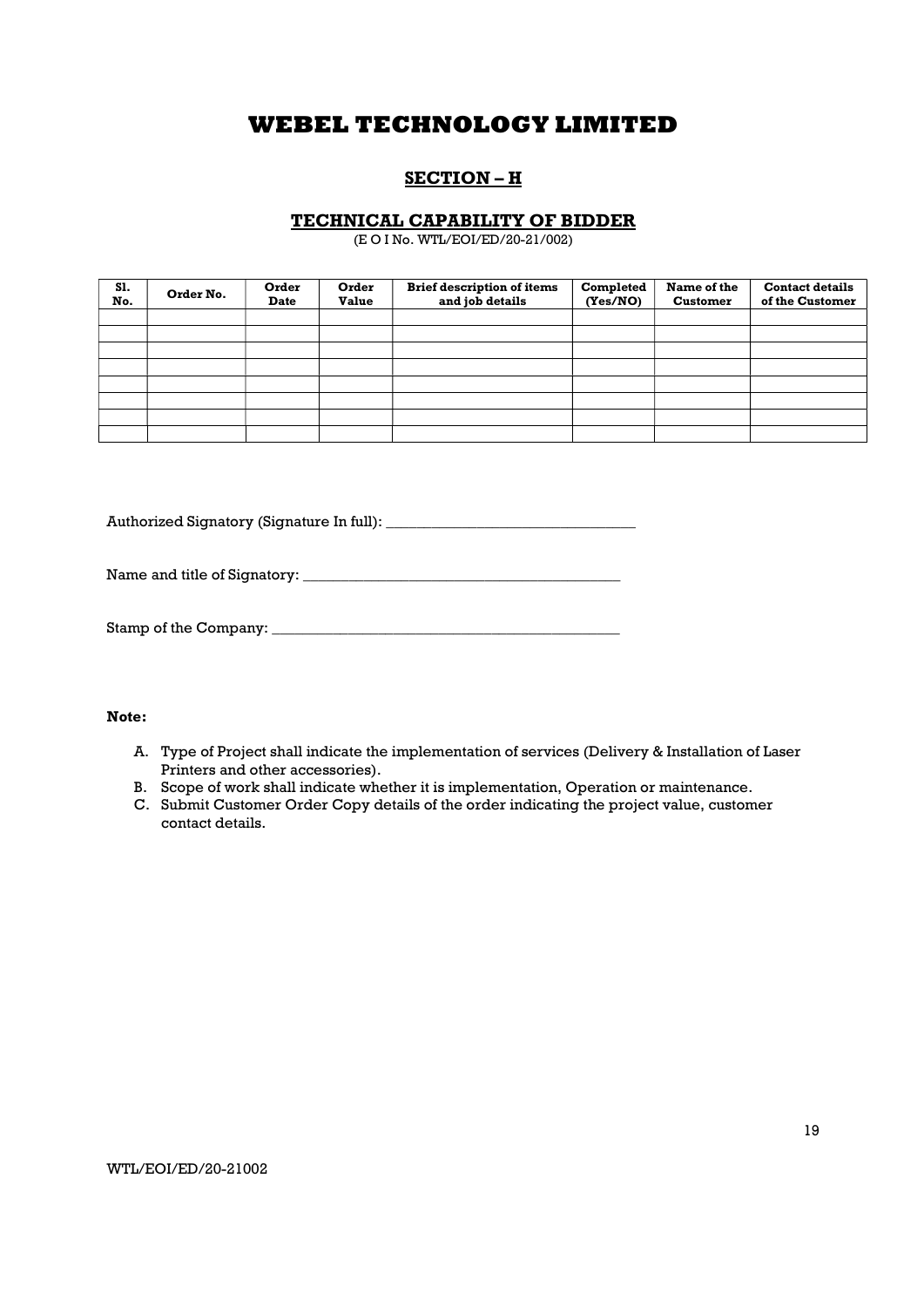## SECTION – I

### FINANCIAL CAPABILITY OF BIDDER

(E O I No. WTL/EOI/ED/20-21/002)

### FINANCIAL INFORMATION

| <b>S1. No.</b> | Name of the Bidder | Turnover (Rs. / Crores) |         |         |  |
|----------------|--------------------|-------------------------|---------|---------|--|
|                |                    | 2017-18                 | 2018-19 | 2019-20 |  |
|                |                    |                         |         |         |  |
|                |                    |                         |         |         |  |
|                |                    |                         |         |         |  |

Authorized Signatory (Signature In full): \_\_\_\_\_\_\_\_\_\_\_\_\_\_\_\_\_\_\_\_\_\_\_\_\_\_\_\_\_\_\_\_\_

Name and title of Signatory: \_\_\_\_\_\_\_\_\_\_\_\_\_\_\_\_\_\_\_\_\_\_\_\_\_\_\_\_\_\_\_\_\_\_\_\_\_\_\_\_\_\_

Stamp of the Company: \_\_\_\_\_\_\_\_\_\_\_\_\_\_\_\_\_\_\_\_\_\_\_\_\_\_\_\_\_\_\_\_\_\_\_\_\_\_\_\_\_\_\_\_\_\_

#### Note:

Submit the audited financial statement/ audited annual report of the last three financial years.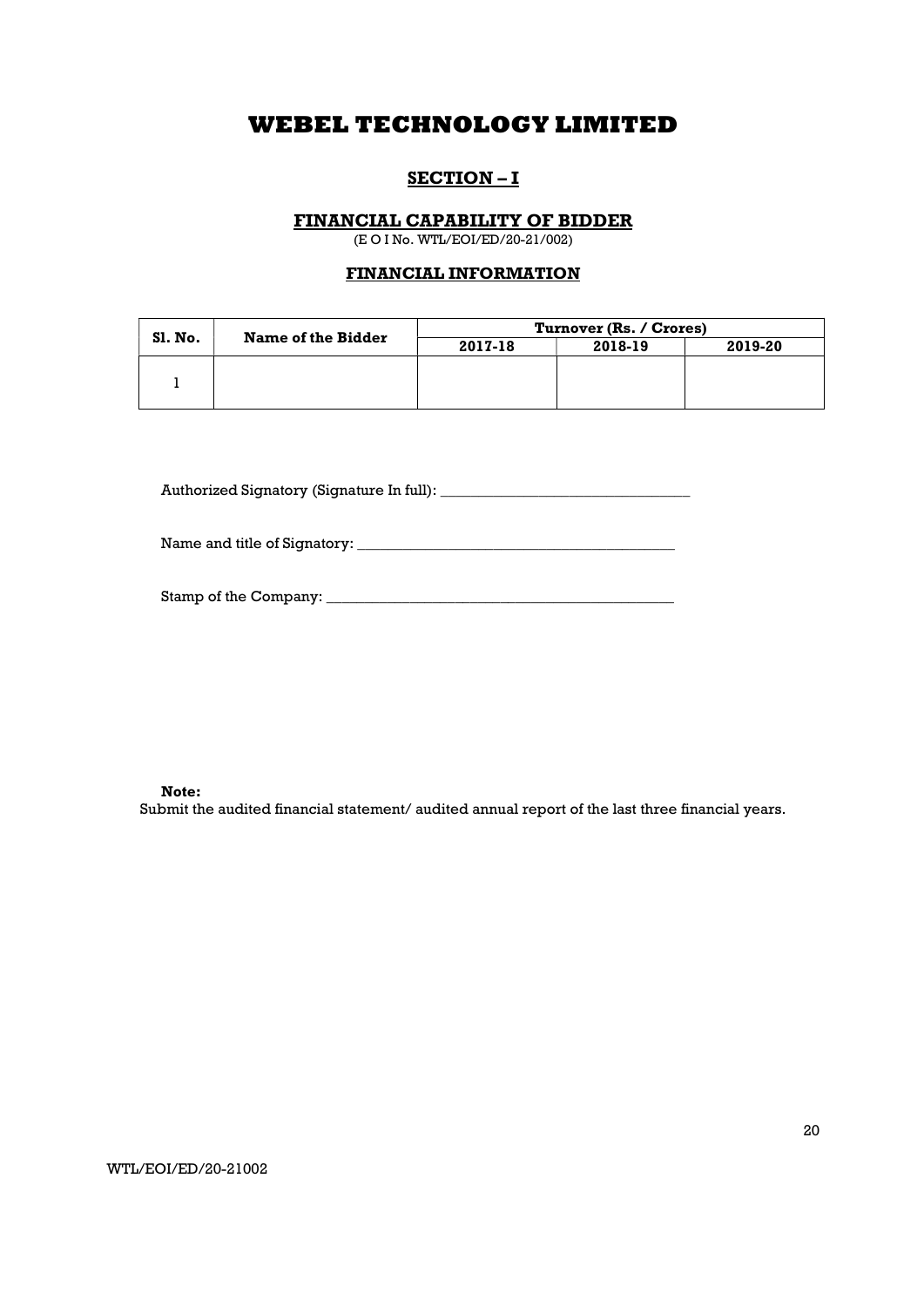## SECTION-I

## BIDDERS'S DETAILS

(E O I No. WTL/EOI/ED/20-21/002)

| 1  | Name of the Firm                                                                                             |  |
|----|--------------------------------------------------------------------------------------------------------------|--|
| 2  | <b>Registered Office Address</b>                                                                             |  |
|    | <b>Contact Number</b>                                                                                        |  |
|    | Fax Number                                                                                                   |  |
|    | E-mail                                                                                                       |  |
| 3  | Correspondence / Contact address                                                                             |  |
|    | Name & Designation of Contact person                                                                         |  |
|    | <b>Address</b>                                                                                               |  |
|    | <b>Contact Number</b>                                                                                        |  |
|    | Fax Number                                                                                                   |  |
|    | E-mail                                                                                                       |  |
| 4  | Is the firm a registered company? If yes, submit                                                             |  |
|    | documentary proof                                                                                            |  |
|    | Year and Place of the establishment of the company                                                           |  |
| 6  | Former name of the company, if any                                                                           |  |
| 7  | Is the firm                                                                                                  |  |
|    | a Government/ Public Sector Undertaking                                                                      |  |
|    | a propriety firm                                                                                             |  |
|    | a partnership firm (if yes, give partnership deed)                                                           |  |
|    | a limited company or limited corporation                                                                     |  |
|    | a member of a group of companies, (if yes, give                                                              |  |
|    | name and address and description of other                                                                    |  |
|    | companies)                                                                                                   |  |
|    | a subsidiary of a large corporation (if yes give the                                                         |  |
|    | name and address of the parent organization). If                                                             |  |
|    | the company is subsidiary, state what                                                                        |  |
|    | involvement if any, will the parent company have                                                             |  |
|    | in the project.                                                                                              |  |
| 8  | Is the firm registered with Sales Tax department? If yes,                                                    |  |
|    | submit valid GST Registration certificate.                                                                   |  |
| 9  | Is the firm registered for Service Tax with Central Excise                                                   |  |
|    | Department (Service Tax Cell)? If yes, submit valid                                                          |  |
|    | Service Tax registration certificate.                                                                        |  |
| 10 | Total number of employees. Attach the organizational                                                         |  |
|    | chart showing the structure of the organization.                                                             |  |
| 11 | Are you registered with any Government/ Department/                                                          |  |
|    | Public Sector Undertaking (if yes, give details)                                                             |  |
| 12 | How many years has your organization been in business<br>under your present name? What were your fields when |  |
|    |                                                                                                              |  |
|    | you established your organization<br>What type best describes your firm? (Purchaser reserves                 |  |
| 13 | the right to verify the claims if necessary)                                                                 |  |
|    | Manufacturer<br>$\blacksquare$                                                                               |  |
|    | Supplier<br>٠                                                                                                |  |
|    | System Integrator                                                                                            |  |
|    | Consultant                                                                                                   |  |
|    | Service Provider (Pl. specify details)                                                                       |  |
|    |                                                                                                              |  |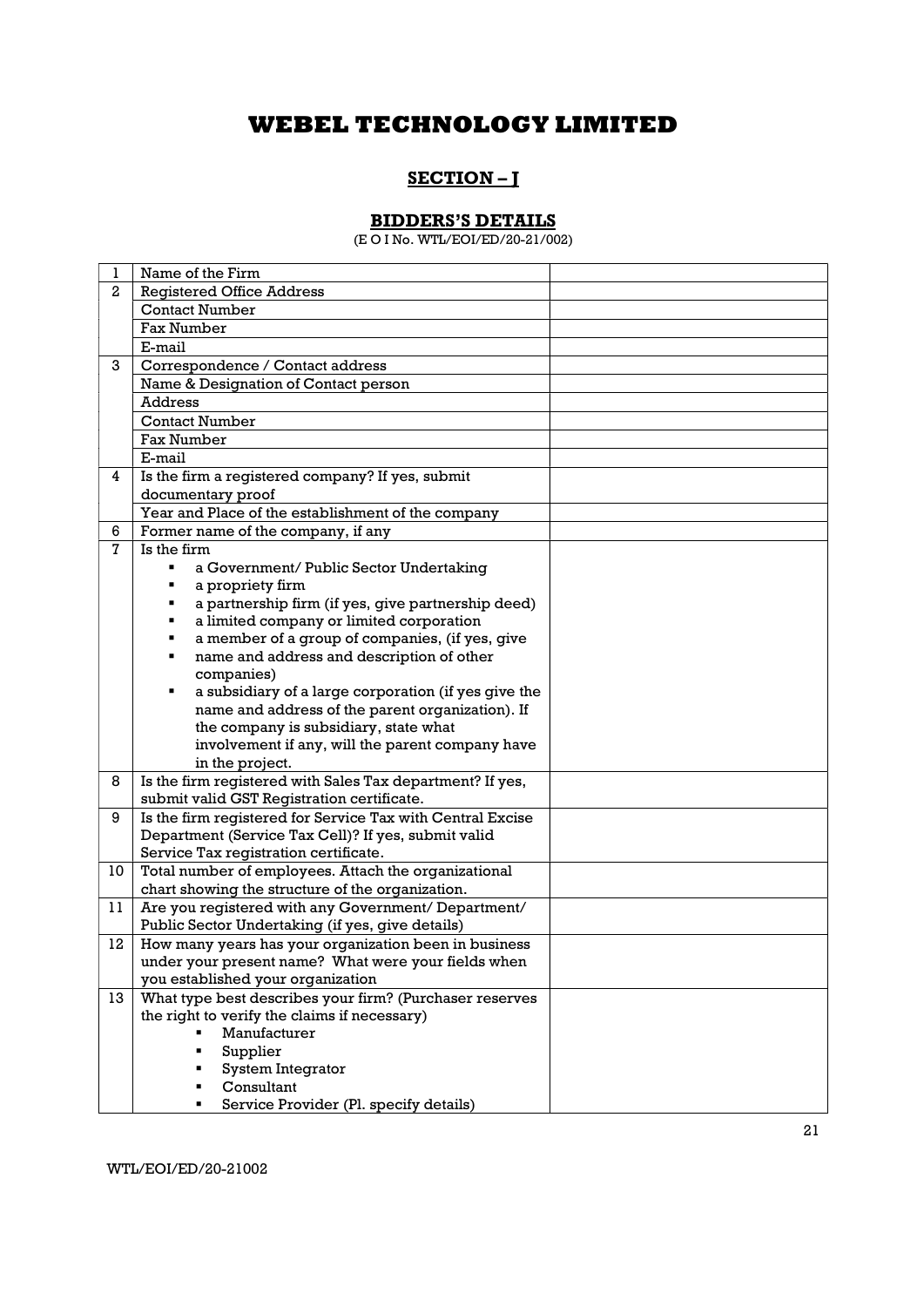|    | Software Development<br>٠<br>Total Solution provider (Design, Supply,<br>Integration, O&M)<br>IT Company<br>٠ |  |
|----|---------------------------------------------------------------------------------------------------------------|--|
| 14 | Number of Offices in district head quarters in West                                                           |  |
|    | Bengal                                                                                                        |  |
| 15 | Is your organization having ISO 9001:2015 certificates?                                                       |  |
| 16 | List the major clients with whom your organization has                                                        |  |
|    | been / is currently associated.                                                                               |  |
| 17 | Have you in any capacity not completed any work                                                               |  |
|    | awarded to you? (If so, give the name of project and                                                          |  |
|    | reason for not completing the work)                                                                           |  |
| 18 | Have you ever been denied tendering facilities by any                                                         |  |
|    | Government / Department / Public sector Undertaking?                                                          |  |
|    | (Give details)                                                                                                |  |

Authorized Signatory (Signature In full): \_\_\_\_\_\_\_\_\_\_\_\_\_\_\_\_\_\_\_\_\_\_\_\_\_\_\_\_\_\_\_\_\_

Name and title of Signatory: \_\_\_\_\_\_\_\_\_\_\_\_\_\_\_\_\_\_\_\_\_\_\_\_\_\_\_\_\_\_\_\_\_\_\_\_\_\_\_\_\_\_

Company Rubber Stamp: \_\_\_\_\_\_\_\_\_\_\_\_\_\_\_\_\_\_\_\_\_\_\_\_\_\_\_\_\_\_\_\_\_\_\_\_\_\_\_\_\_\_\_\_\_\_\_\_\_\_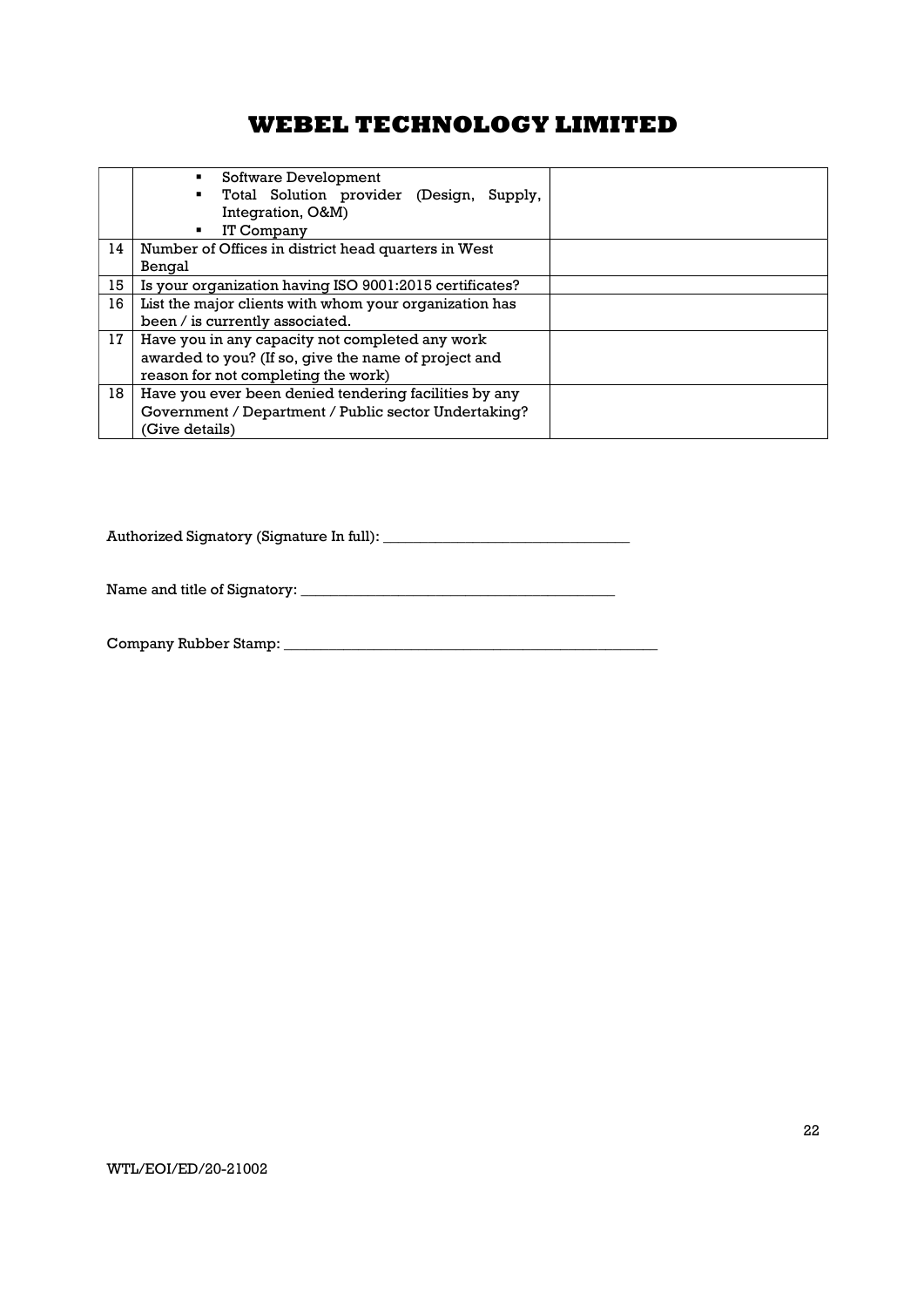## SECTION – K

### FORMAT FOR PRE-BID MEETING QUERY

(E O I No. WTL/EOI/ED/20-21/002)

Name of the Bidder:

Queries

| S1.<br>No. | Section<br>No. | <b>Clause</b><br>No. | Page<br>No. | Queries |
|------------|----------------|----------------------|-------------|---------|
|            |                |                      |             |         |
|            |                |                      |             |         |
|            |                |                      |             |         |
|            |                |                      |             |         |
|            |                |                      |             |         |
|            |                |                      |             |         |
|            |                |                      |             |         |
|            |                |                      |             |         |
|            |                |                      |             |         |

Note: The filled form to be submitted in XLS & PDF Format. There is a cut off date for receiving of queries before Pre Bid Meeting. Queries received after the cutoff period will not be accepted. The Purchaser reserves the right to respond all queries over e-mail.

Authorized Signatory (Signature In full): \_\_\_\_\_\_\_\_\_\_\_\_\_\_\_\_\_\_\_\_\_\_\_\_\_\_\_\_\_\_\_\_\_

Name and title of Signatory: \_\_\_\_\_\_\_\_\_\_\_\_\_\_\_\_\_\_\_\_\_\_\_\_\_\_\_\_\_\_\_\_\_\_\_\_\_\_\_\_\_\_

Company Rubber Stamp: \_\_\_\_\_\_\_\_\_\_\_\_\_\_\_\_\_\_\_\_\_\_\_\_\_\_\_\_\_\_\_\_\_\_\_\_\_\_\_\_\_\_\_\_\_\_\_\_\_\_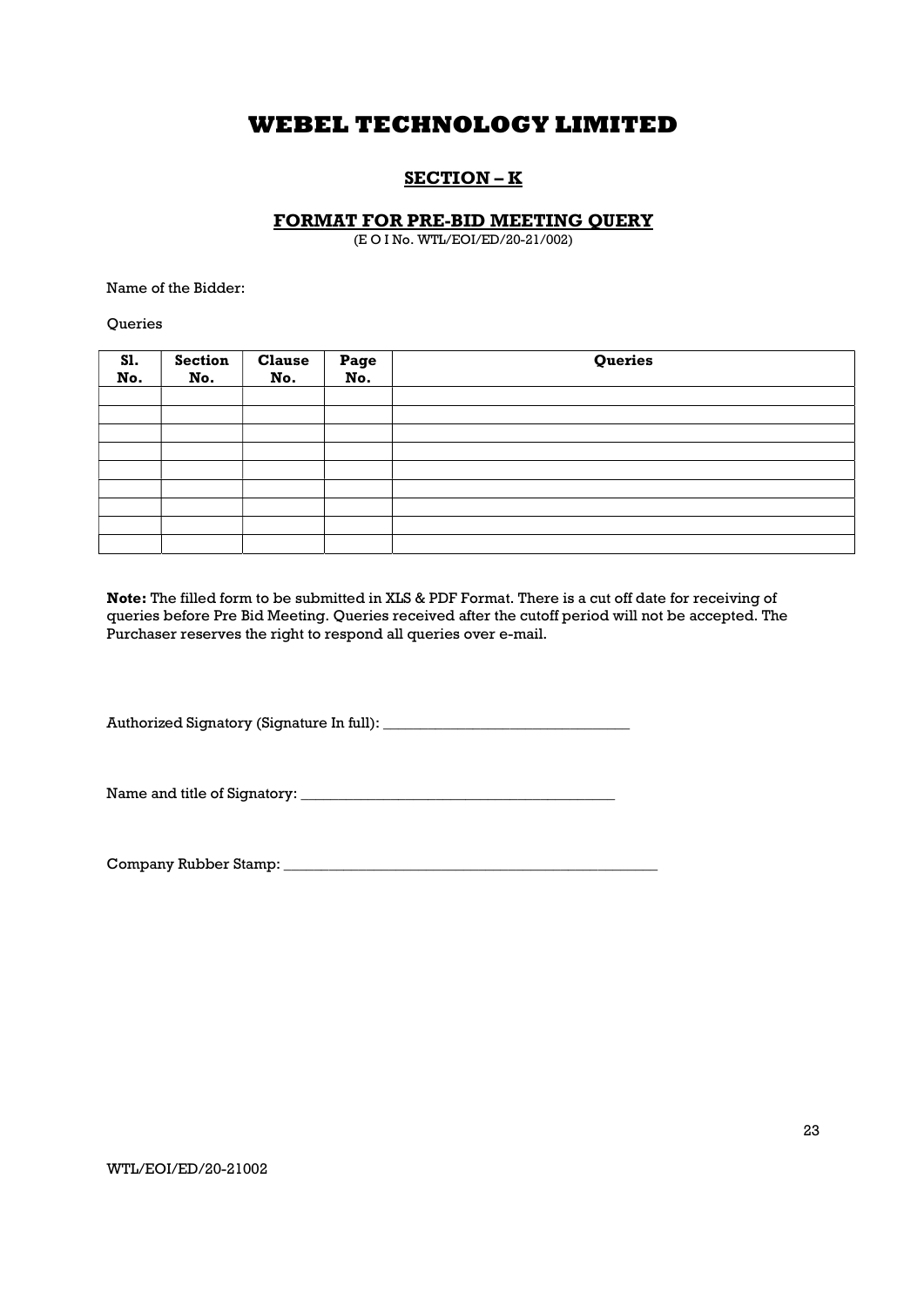## SECTION – L

## LIST OF CLIENTS OF SIMILAR ORDERS

(E O I No. WTL/EOI/ED/20-21/002)

| S1.<br>No. | <b>Name of the Client</b> | <b>Address</b> | <b>Contact</b><br>Person | Designation | Contact<br><b>Numbers</b> |
|------------|---------------------------|----------------|--------------------------|-------------|---------------------------|
|            |                           |                |                          |             |                           |
|            |                           |                |                          |             |                           |
|            |                           |                |                          |             |                           |
|            |                           |                |                          |             |                           |
|            |                           |                |                          |             |                           |
|            |                           |                |                          |             |                           |
|            |                           |                |                          |             |                           |
|            |                           |                |                          |             |                           |
|            |                           |                |                          |             |                           |
|            |                           |                |                          |             |                           |
|            |                           |                |                          |             |                           |
|            |                           |                |                          |             |                           |
|            |                           |                |                          |             |                           |
|            |                           |                |                          |             |                           |
|            |                           |                |                          |             |                           |
|            |                           |                |                          |             |                           |

Authorized Signatory (Signature In full): \_\_\_\_\_\_\_\_\_\_\_\_\_\_\_\_\_\_\_\_\_\_\_\_\_\_\_\_\_\_\_\_\_

Name and title of Signatory: \_\_\_\_\_\_\_\_\_\_\_\_\_\_\_\_\_\_\_\_\_\_\_\_\_\_\_\_\_\_\_\_\_\_\_\_\_\_\_\_\_\_

Company Rubber Stamp: \_\_\_\_\_\_\_\_\_\_\_\_\_\_\_\_\_\_\_\_\_\_\_\_\_\_\_\_\_\_\_\_\_\_\_\_\_\_\_\_\_\_\_\_\_\_\_\_\_\_